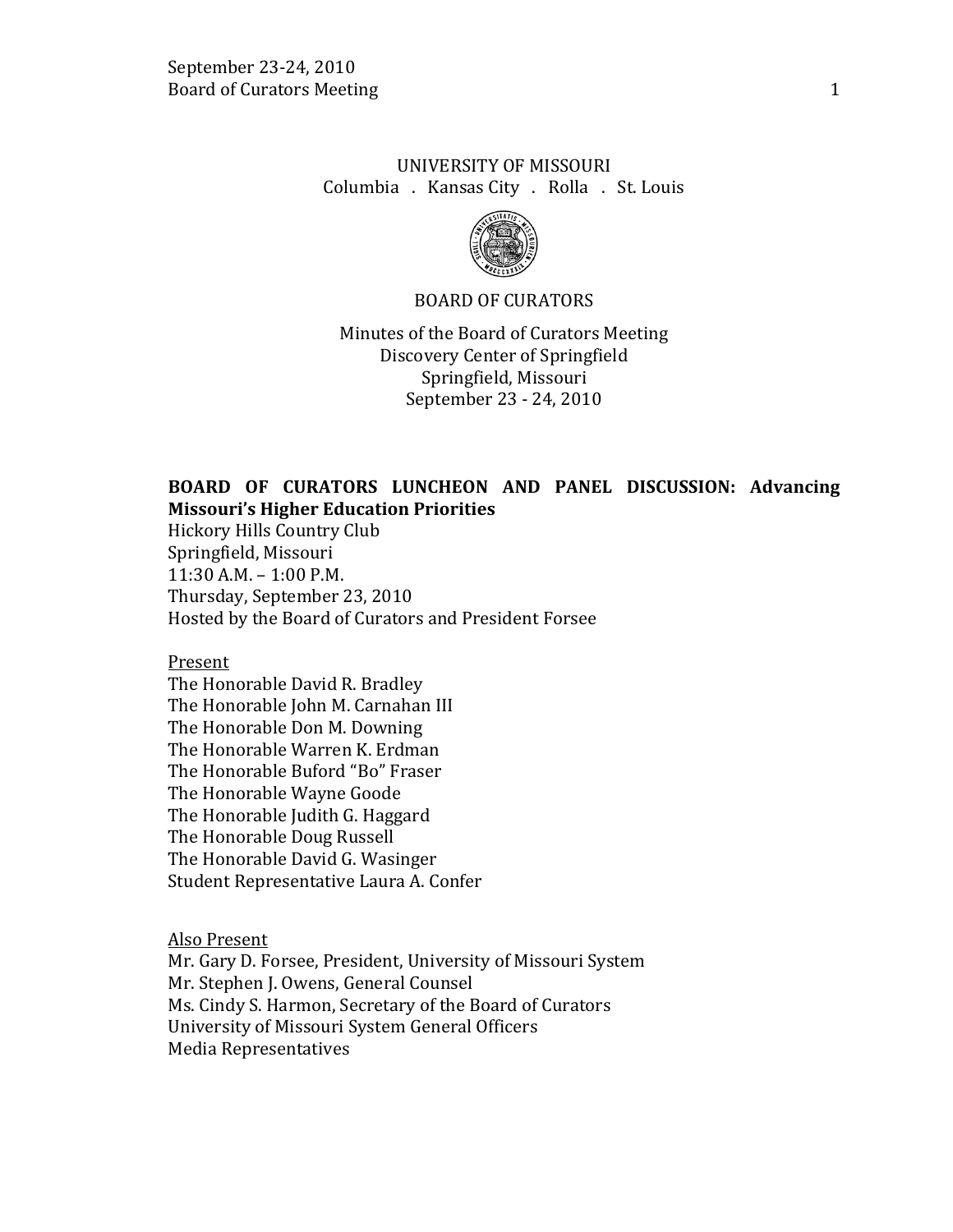Program presented by President Forsee, Chancellor Brady Deaton, Chancellor John Carney, III, Chancellor Thomas George and Senior Associate Vice President for Academic Affairs, Steven Graham (slides on file).

#### **BOARD OF CURATORS MEETING – PUBLIC SESSION**

A meeting of the University of Missouri Board of Curators was convened in public session at 1:30 P.M., on Thursday, September 23, 2010, fourth floor of the Discovery Center of Springfield, Missouri, pursuant to public notice given of said meeting. Curator Judith Haggard, Chairwoman of the Board of Curators, presided over the meeting.

#### Present

The Honorable David R. Bradley The Honorable John M. Carnahan III The Honorable Don M. Downing The Honorable Warren K. Erdman The Honorable Buford "Bo" Fraser The Honorable Wayne Goode The Honorable Judith G. Haggard The Honorable Doug Russell The Honorable David G. Wasinger Student Representative Laura A. Confer

Also Present

Mr. Gary D. Forsee, President, University of Missouri System Mr. Stephen J. Owens, General Counsel Ms. Cindy S. Harmon, Secretary of the Board of Curators Dr. Gary K. Allen, Vice President for Information Technology Dr. John F. Carney, Chancellor, Missouri University of Science and Technology Dr. Brady J. Deaton, Chancellor, University of Missouri – Columbia Dr. Thomas F. George, Chancellor, University of Missouri – St. Louis Dr. Steven Graham, Senior Associate Vice President for Academic Affairs Mr. Stephen C. Knorr, Vice President for Government Relations Ms. Natalie "Nikki" Krawitz, Vice President for Finance and Administration Mr. Leo E. Morton, Chancellor, University of Missouri – Kansas City Dr. Michael F. Nichols, Vice President for Research and Economic Development Dr. Betsy Rodriguez, Vice President for Human Resources Ms. Kathleen Miller, Interim Chief of Staff Ms. Cindy Pollard, Associate Vice President of Strategic Communications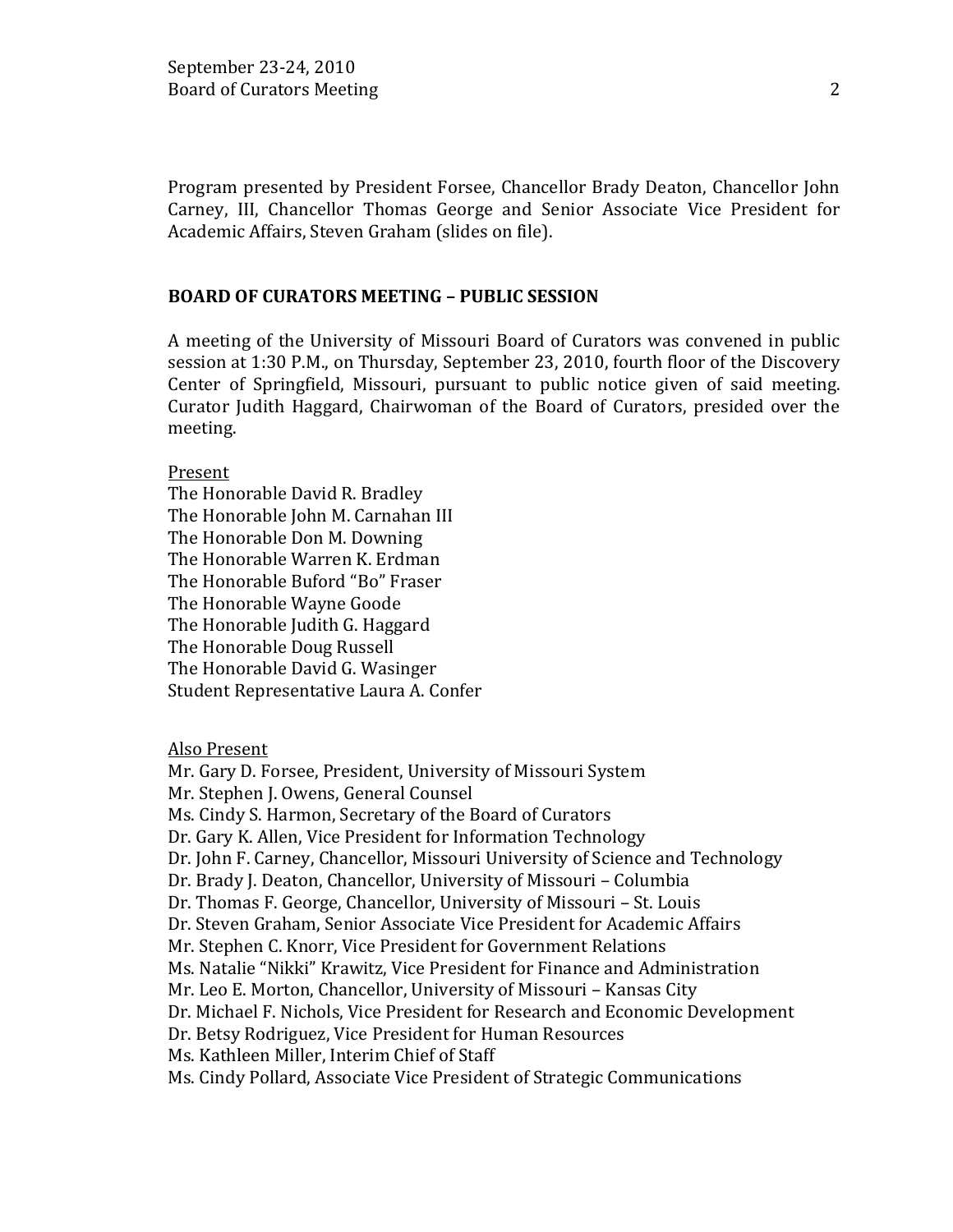Media Representatives

### **General Business**

### Review of Consent Agenda

Curator Erdman stated that he spoke with General Counsel Owens regarding minor changes to the proposed technical revisions to selected Collected Rules and Regulations, UM. These suggested changes will be brought forward at Friday morning's meeting.

#### Resolution for Executive Session

It was moved by Curator Carnahan and seconded by Curator Erdman, that there

shall be an executive session with a closed record and closed vote of the Board of

Curators meeting, on Thursday, September 23, 2010 (time permitting) and on Friday,

September 24, 2010 for consideration of:

- **Section 610.021(1), RSMo**, relating to matters identified in that provision, which include legal actions, causes of action or litigation, and confidential or privileged communications with counsel; and
- **Section 610.021(2), RSMo**, relating to matters identified in that provision, which include leasing, purchase, or sale of real estate; and
- **Section 610.021(3), RSMo**, relating to matters identified in that provision, which include hiring, firing, disciplining, or promoting of particular employees; and
- **Section 610.021(12), RSMo**, relating to matters identified in that provision, which include sealed bids and related documents and sealed proposals and related documents or documents related to a negotiated contract; and
- **Section 610.021(13), RSMo**, relating to matters identified in that provision, which include individually identifiable personnel records, performance ratings, or records pertaining to employees or applicants for employment; and
- **Section 610.021 (17), RSMo**, relating to matters identified in that provision, which include confidential or privileged communications between a public governmental body and its auditor.

Roll call vote:

Curator Bradley voted yes.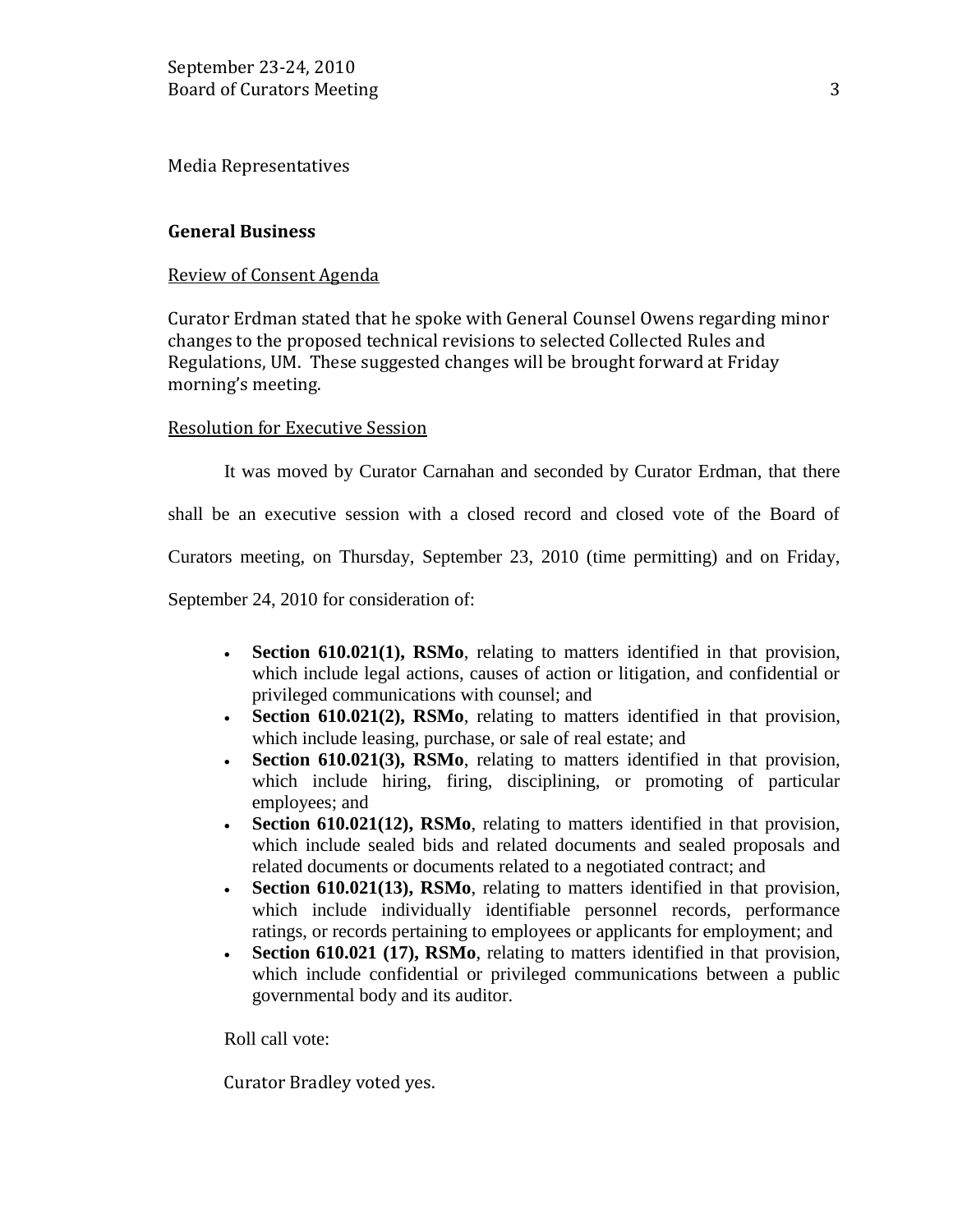Curator Carnahan voted yes. Curator Downing voted yes. Curator Erdman voted yes. Curator Fraser voted yes. Curator Goode voted yes. Curator Haggard voted yes. Curator Russell was absent. Curator Wasinger voted yes.

The motion carried.

Standing Committee meetings commenced at 1:35 P.M., and concluded at 5:05 P.M., on Thursday, September 23, 2010.

#### **Board of Curators Dinner Reception**

University of Missouri Southwest Research Center, Mount Vernon, Missouri 6:00 P.M. – 8:00 P.M. Thursday, September 23, 2010 Hosted by the Board of Curators and President Forsee

Present

The Honorable David R. Bradley The Honorable John M. Carnahan III The Honorable Don M. Downing The Honorable Warren K. Erdman The Honorable Buford "Bo" Fraser The Honorable Wayne Goode The Honorable Judith G. Haggard The Honorable Doug Russell The Honorable David G. Wasinger Student Representative Laura A. Confer

#### Also Present

Mr. Gary D. Forsee, President, University of Missouri System Mr. Stephen J. Owens, General Counsel Ms. Cindy S. Harmon, Secretary of the Board of Curators Dr. Gary K. Allen, Vice President for Information Technology Dr. John F. Carney III, Chancellor, Missouri University of Science and Technology Dr. Brady J. Deaton, Chancellor, University of Missouri-Columbia Dr. Thomas F. George, Chancellor, University of Missouri-St. Louis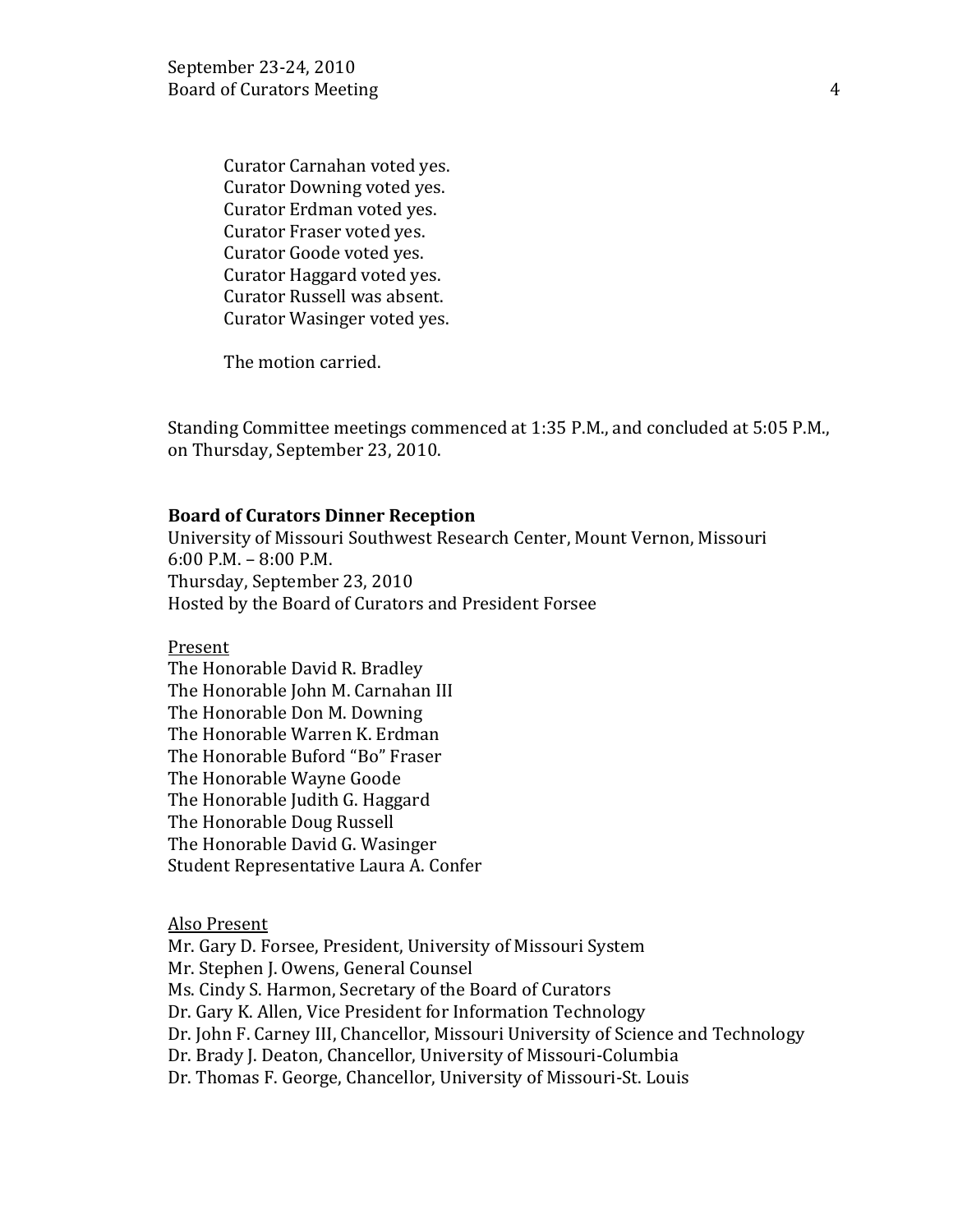Dr. Steven Graham, Senior Associate Vice President for Academic Affairs Mr. Stephen C. Knorr, Vice President for Government Relations Ms. Natalie "Nikki" Krawitz, Vice President for Finance and Administration Mr. Leo E. Morton, Chancellor, University of Missouri-Kansas City Dr. Michael F. Nichols, Vice President for Research and Economic Development Dr. Betsy Rodriguez, Vice President for Human Resources Ms. Kathleen M. Miller, Interim Chief of Staff Ms. Cindy Pollard, Associate Vice President of Strategic Communications

Program: Tours of Southwest Research Center and poster exhibits by University of Missouri Extension staff.

#### **BOARD OF CURATORS MEETING – PUBLIC SESSION**

A meeting of the University of Missouri Board of Curators was reconvened in public session at 8:05 A.M., on Friday, September 24, 2010, fourth floor of the Discovery Center of Springfield, Missouri, pursuant to public notice given of said meeting. Curator Judith Haggard, Chairwoman of the Board of Curators, presided over the meeting.

Present

The Honorable David R. Bradley The Honorable John M. Carnahan III The Honorable Don M. Downing The Honorable Warren K. Erdman The Honorable Buford "Bo" Fraser The Honorable Wayne Goode The Honorable Judith G. Haggard The Honorable Doug Russell The Honorable David G. Wasinger Student Representative Laura A. Confer

### Also Present

Mr. Gary D. Forsee, President, University of Missouri System Mr. Stephen J. Owens, General Counsel Ms. Cindy S. Harmon, Secretary of the Board of Curators Dr. Gary K. Allen, Vice President for Information Technology Dr. John F. Carney III, Chancellor, Missouri University of Science and Technology Dr. Brady J. Deaton, Chancellor, University of Missouri-Columbia Dr. Thomas F. George, Chancellor, University of Missouri-St. Louis Dr. Steven Graham, Senior Associate Vice President for Academic Affairs Mr. Stephen C. Knorr, Vice President for Government Relations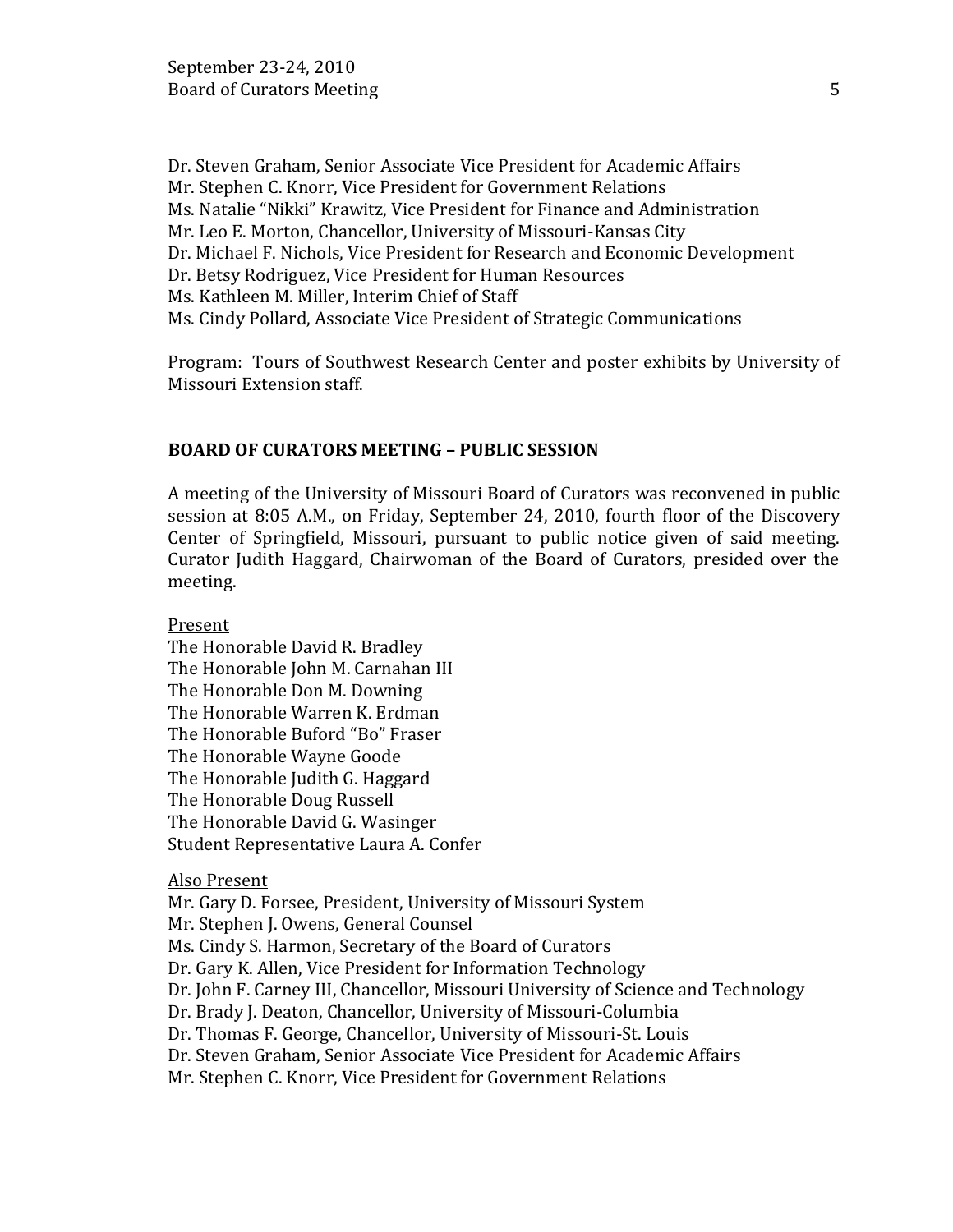Ms. Natalie "Nikki" Krawitz, Vice President for Finance and Administration Mr. Leo E. Morton, Chancellor, University of Missouri-Kansas City Dr. Michael F. Nichols, Vice President for Research and Economic Development Dr. Betsy Rodriguez, Vice President for Human Resources Ms. Kathleen M. Miller, Interim Chief of Staff Ms. Cindy Pollard, Associate Vice President of Strategic Communications Media Representatives

### **General Business**

Board Chairwoman's Report – presented by Chairwoman Haggard (recording on file)

University President's Report – presented by President Forsee (slides and recording on file)

### Chancellors' Campus Reports

University of Missouri-Columbia – presented by Chancellor Deaton (slides and recording on file) University of Missouri-St. Louis – presented by Chancellor George (slides and recording on file) University of Missouri-Kansas City – presented by Chancellor Morton (slides and recording on file) Missouri University of Science and Technology – presented by Chancellor Carney (slides and recording on file)

University of Missouri Health Care Annual Report – presented by Vice Chancellor for Health Affairs Dr. Harold A. Williamson (slides and recording on file)

### **Consent Agenda**

It was endorsed by President Forsee, moved by Curator Erdman and

seconded by Curator Downing, that the following items be approved by consent

agenda:

- 1. Minutes of the Board of Curators meeting, July 23, 2010, as on file
- 2. Degrees, Fall Semester 2010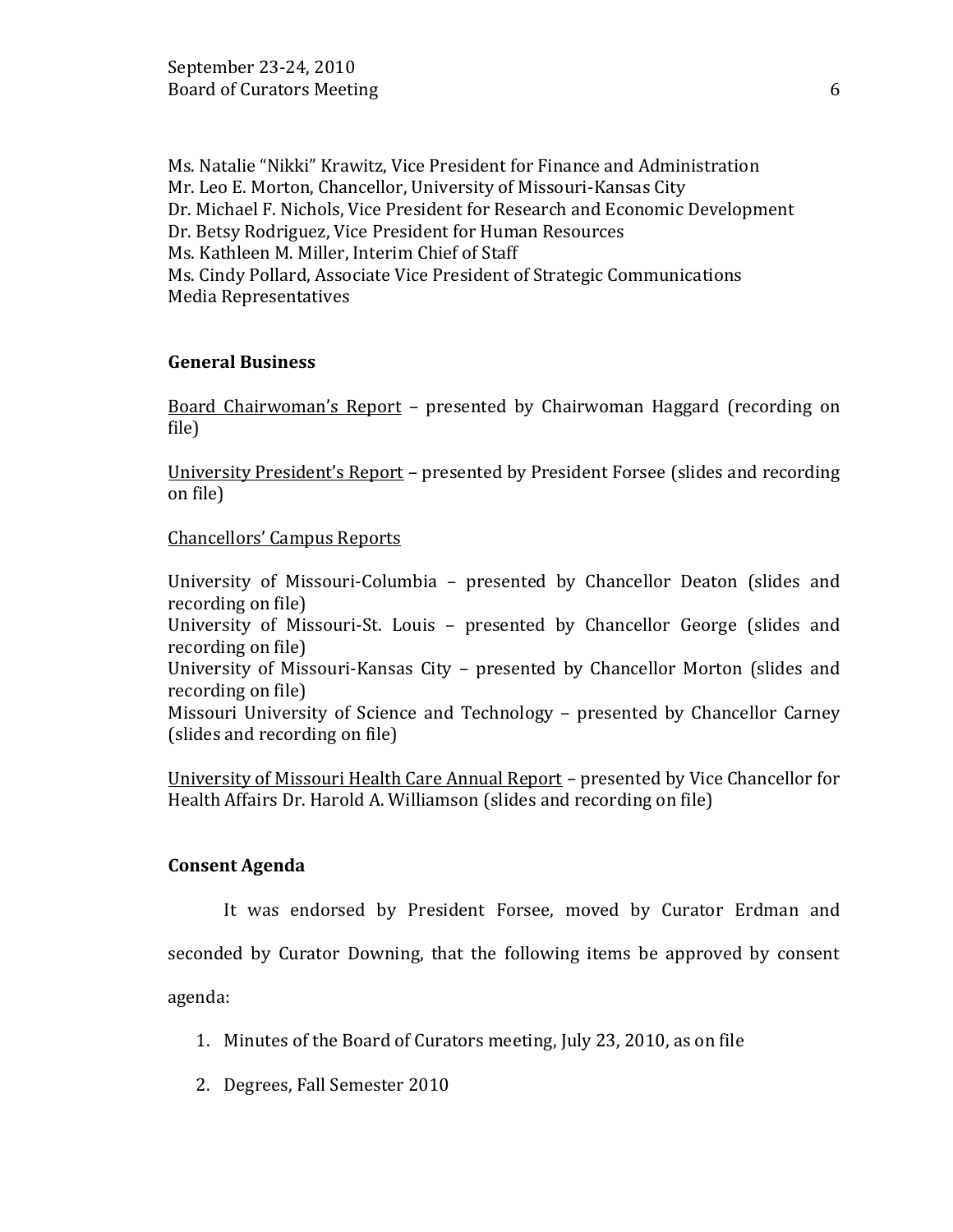The action of the President of the University of Missouri System in awarding degrees and certificates to candidates recommended by the various faculties and committees of the four University of Missouri campuses who fulfill the requirements for such degrees and certificates at the end of the Fall Semester 2010, shall be approved, and the lists of said students who have been awarded degrees and certificates shall be included in the records of this meeting.

3. Statement of Permanence and Value for the Museum of Art and Archeology, MU

That the statement of permanence and value for the Museum of Art and Archeology on the Columbia campus for their 2010 accreditation process with the American Association of Museums is approved.

4. Energy Leveraged Loan Program of the Missouri Department of Natural Resources, Missouri S&T

> Approve a resolution authorizing participation in the Energy Leveraged Loan Program of the State of Missouri's Department of Natural Resources and authorization for the Vice President for Finance and Administration to execute associated loan agreement and promissory note.

Loan Amount: \$557,760.00 Interest Rate: 0% Source of Funds for Debt Service Payments: Dept ID R3006034

5. Amendment to Collected Rules and Regulations 70.060 Delegation of Authority for Capital Projects, UM

> That the Vice President for Finance and Administration be authorized to amend section 70.060 of the Collected Rules and Regulations, as follows:

Any changes are subject to approval by General Counsel.

**Collected Rules and Regulations Business Management Chapter 70: Execution of Instruments**

**70.060 Consulting, Design and Construction**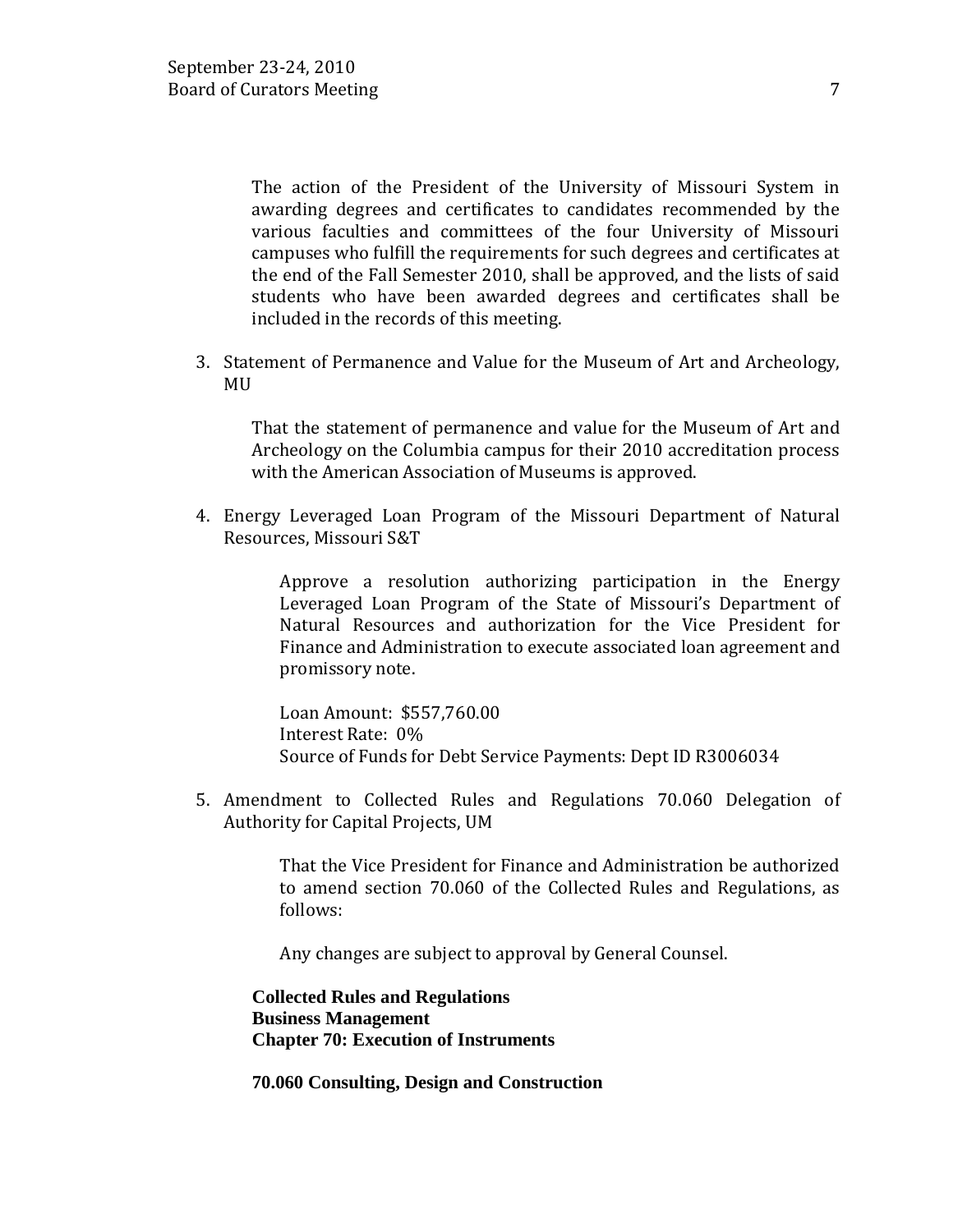*Bd. Min. 12-12-64, p. 26,063; Amended Bd. Min. 11-19-76; 8.250 R.S.Mo 1929; Bd. Min. 5-5-89, Amended Bd. Min. 12-15-95; Bd. Min. 9-27-01; Bd. Min. 3-22-02; Bd. Min. 12-11-03, Bd. Min. 5-5-06, Bd. Min. 10-5-07, Bd. Min. 9-24-10.*

- A. The President shall have the authority to hire consultants and administer facilities design and construction operations in conformance with these Collected Rules and Regulations.
- B. Board of Curators approval shall be obtained for:
	- 1. Campus master plans when significant changes are proposed, but not less than every three years.
	- *2. The architectural and engineering consultant fees and the project budget, funding and scope of work for Capital Improvements projects with a total project cost of \$5,000,000 or more, or bond financed projects, before the design of the project is started. This does not include the pre-design programming and planning to develop the estimated project cost, scope of work, and justification.*
	- *3. The architectural and engineering consultant when the fees are more than \$500,000 and the project cost is less than \$5,000,000.*
	- *4. If a previously approved Capital Improvement project changes substantially in size, scope, or cost, or the source of funds changes significantly, the Capital Improvement project shall be reapproved before construction begins, the Guaranteed Maximum Price is increased, or, in the case of a project that includes a series of construction contracts, the next construction contract is approved.*
- C. Bond Financed *Capital Improvements* Projects:
	- 1. Board of Curators approval shall be obtained for the use of bond financing on a project prior to bidding.
	- 2. Facilities and Administrative Cost Recovery may be used as an identified funding stream for the debt service on bonds issued to build research and academic buildings at the University of Missouri, on a facility for which the Board has approved a business plan. The approval of a business plan must occur prior to hiring architectural and engineering consultants. The total amount approved by the Board of Curators for this purpose will not exceed 20% of the annual average total F & A cost recovery generated by the University of Missouri over the most recent three fiscal years; and, the total amount approved for a campus' projects will not exceed 20% of the annual average total F & A cost recovery generated by the campus over the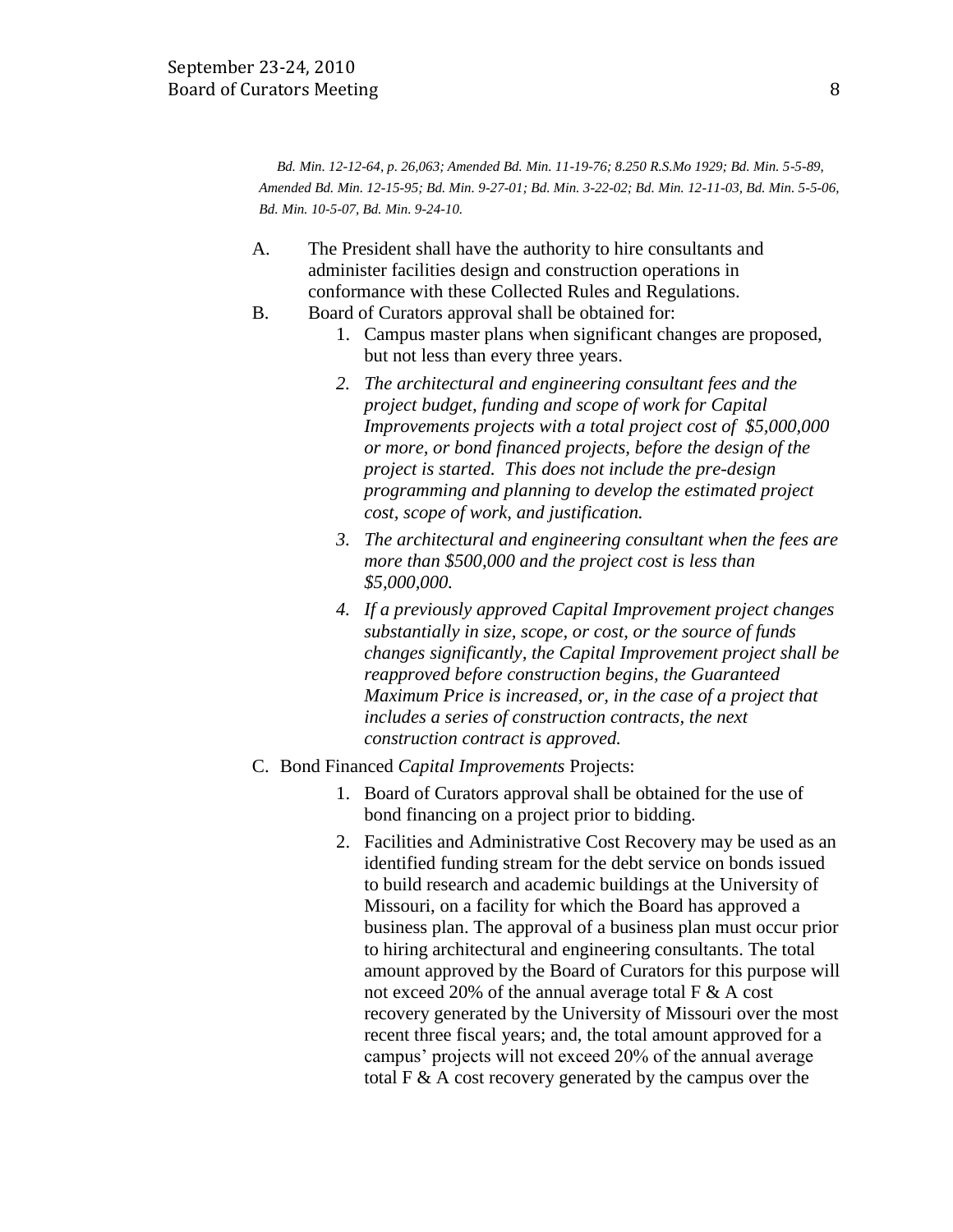most recent three fiscal years. Exceptions to this policy can be made at the discretion of and by a vote of the Board of Curators.

- *D. Project Design of new buildings and building additions with a total project cost greater than \$5,000,000 will be presented to the Board of Curators for informational review before design is complete and construction contracts are awarded.*
- E. A quarterly report shall be provided to the Board for construction contracts*, including Construction Manager contracts,* more than \$500,000.
- F. *The Board of Curators will review the Capital Project Plan annually.*
- G. Competitive bids are not required for:
	- 1. Projects estimated at less than \$25,000, if there are no savings or advantages to bidding.
- H. Master Construction Agreements
	- 1. Master Construction Agreements shall be competitively bid including price, firms' qualifications and quality of services provided in evaluating the best proposal.
	- 2. Individual projects may be performed under Master Construction Agreements without seeking competitive bids for the individual projects.
	- 3. The construction cost for individual projects performed by Master Construction Agreements shall not exceed \$1,000,000.
	- 4. Master Construction Agreements shall be annual agreements with annual renewals not to exceed a total contract period of (5) five years.
	- 5. Individual projects performed under a Master Construction Agreement would not be advertised for bidding.
- I. Codes and Standards
	- 1. All facilities shall comply with International Code Council (ICC) Codes. Codes and standards required by accreditation agencies will also be used unless the ICC requirements are more stringent. In the event that special design features and/or construction systems are not covered in the ICC codes, the applicable edition of the National Fire Protection Association (NFPA) family of standards and/or the NFPA 101 Life Safety Code shall be used.
	- 2. All facilities shall be in conformance with the Americans with Disabilities Act.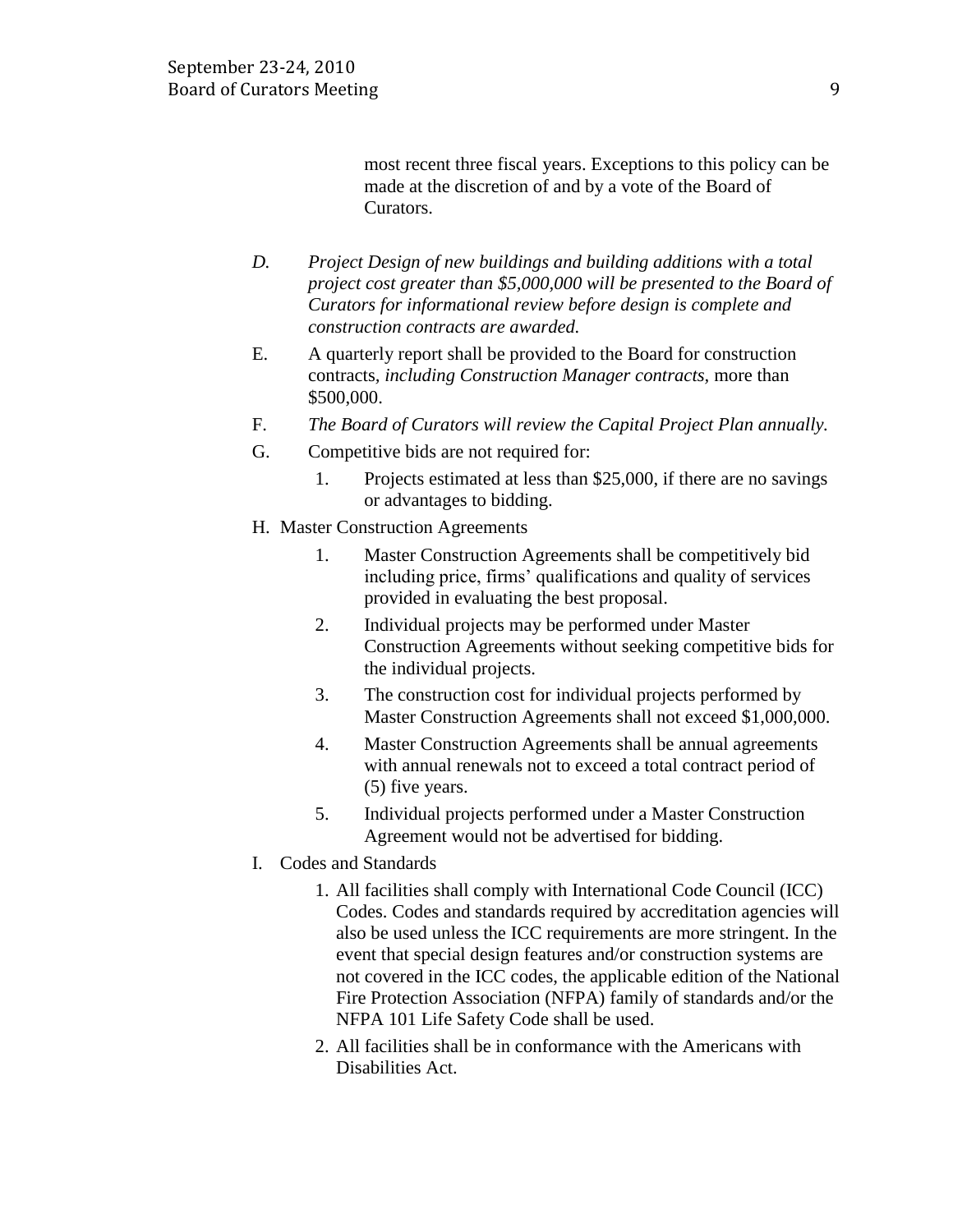- J. Construction projects, other than individual projects performed on master construction agreements, estimated to cost \$100,000 or more shall be advertised for bid for five days in two newspapers with a circulation of at least 50,000, and at least two times over a 10 day period in a newspaper located in the county where the work is located, or advertised through an electronic medium if this method is more advantageous in soliciting competitive bids.
- K. Preference shall be given to Missouri products and firms when such are equally or better suited for the intended purpose and can be obtained without additional cost. Firms are considered "Missouri firms" if they maintain a regular place of business in the State of Missouri.
- L. The prevailing wages in the community where construction takes place shall be required to be paid on all construction projects for construction work. Prevailing wages are not required to be paid for maintenance work.

Roll call vote on Consent Agenda:

Curator Bradley voted yes. Curator Carnahan voted yes. Curator Downing voted yes. Curator Erdman voted yes. Curator Fraser voted yes. Curator Goode voted yes. Curator Haggard voted yes. Curator Russell voted yes. Curator Wasinger voted yes.

The motion carried.

It was recommended by General Counsel Owens, endorsed by President Forsee, moved by Curator Carnahan and seconded by Curator Bradley, that the Board of Curators approve the following action:

Chapters 10, 20, 30, 50 and 60 of the Collected Rules and Regulations be revised in accordance with the document presented and the additional revisions recommended by Curator Erdman:

**Collected Rules and Regulations Administration Chapter 10: Board of Curators**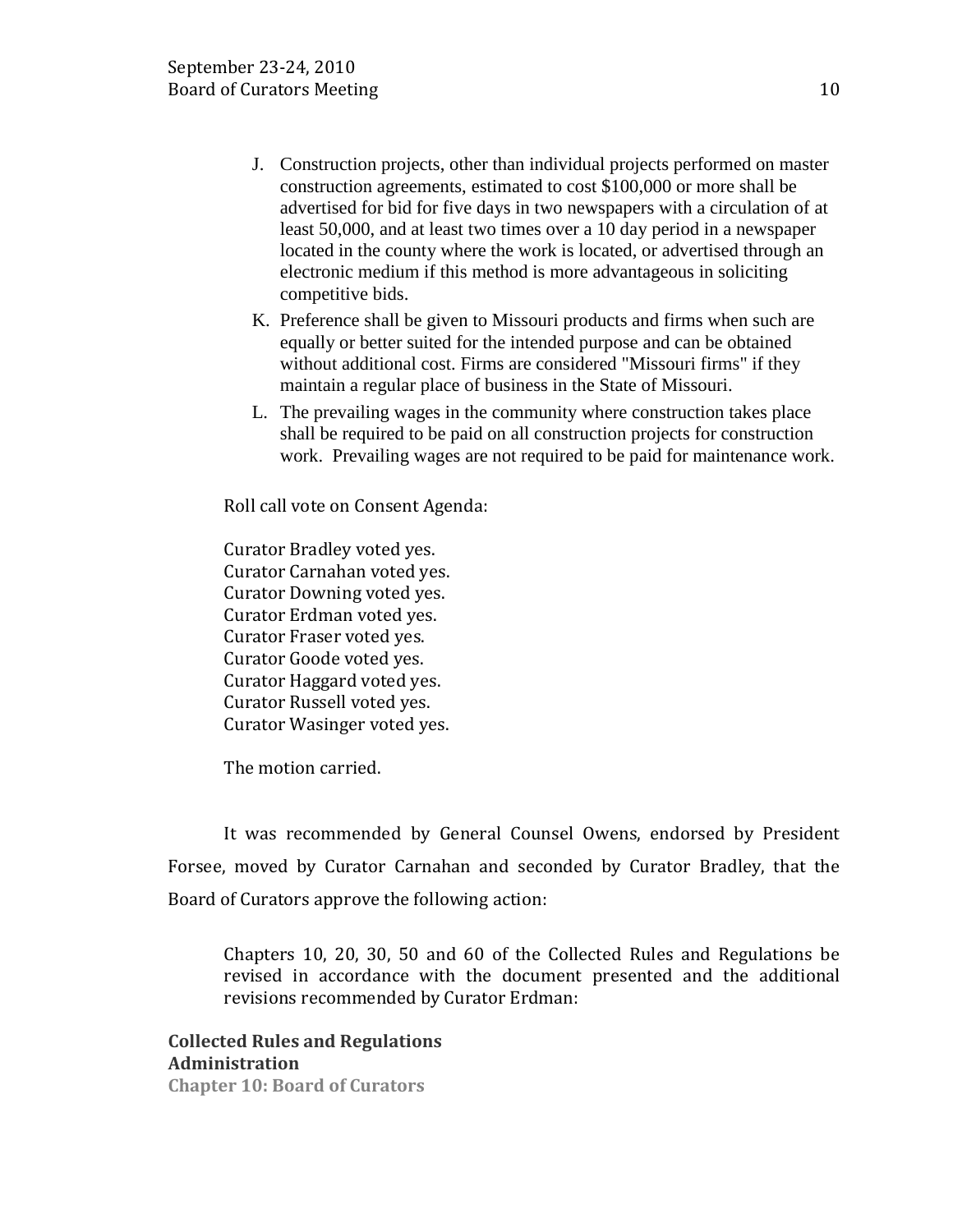10.040 Terms of Chair and Vice Chair Bd. Min. 6-7-67, p. 33,322; amended 3-23-73, p. 36,612, 12-3-92, Bd. Min. 9-24-10.

A. **Terms of Office** -- It is the policy of this Board that a person who is elected Chair or Vice Chair of the Board may not serve more than two consecutive one year terms as Chair of the Board or two consecutive one year terms as Vice Chair of the Board, except that the foregoing limitation of terms shall not apply when such a person has served out an unexpired term of an office.

# **Collected Rules and Regulations**

**Administration Chapter 10: Board of Curators** 10.050 Standing Committees Bd. Min. 11-10-67, p. 33,579; Amended 8-6-71, p. 35,988; Amended 5-23-03; Amended 9-9-04; Amended 3-23-06, Amended 7-21-06, Amended 10-6-06, Amended 4-6-07, Amended 6-1-07, Amended 2-6-09, Amended 9-24-10.

The Chair of the Board of Curators, subject to the approval of the Board, shall appoint the following standing committees: ACADEMIC, STUDENT AND EXTERNAL AFFAIRS COMMITTEE; AUDIT COMMITTEE; COMPENSATION AND HUMAN RESOURCES COMMITTEE; FINANCE COMMITTEE; GOVERNANCE COMMITTEE; and RESOURCES AND PLANNING COMMITTEE. The Board Chair shall designate one member of each committee as committee chair. The Chair of the Board shall consider in making such appointment that it is desirable for each Board member to serve on as many committees as possible during his/her term, but that no committee should be left without continuity.

**A. Academic, Student and External Affairs Committee** - The Academic, Student and External Affairs Committee may have referred to it matters relating to curricula, faculty and student affairs, government relations and external relations.

1. The Vice President for Academic Affairs, the Vice President for Government Relations and the Assistant Director of Strategic Communications, of the University or some other person(s) designated by the President shall be an ex officio member of this Committee and be responsible for the agenda and for transmitting Committee recommendations.

2. The Academic, Student and External Affairs Committee shall be the Board Committee on external affairs and shall be responsible for review of University of Missouri System, including each campus, activities and efforts that effect public perception of the entire University System and its mission.

a. Coordinate policy and planning relative to institutional relations with outside constituencies in conjunction with the President of the University and the offices of Governmental Relations and Strategic Communications. This may include activities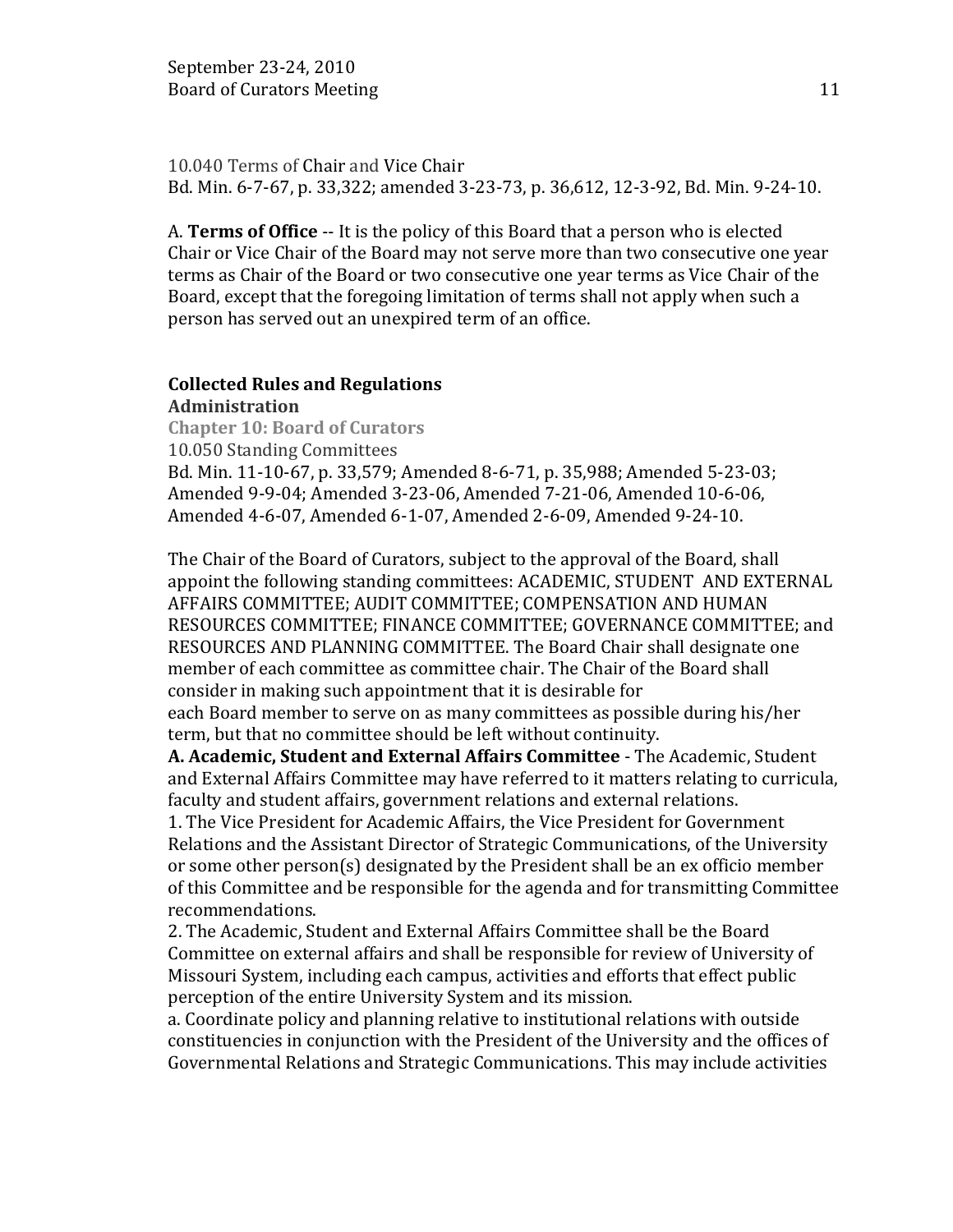pertaining to government affairs, alumni affairs, community relations, parent organizations and the media.

b. Consider, with the President, all recommendations and observations that the Board directs to the committee and to report to the Board all recommended actions and policies for Board consideration to advance the University.

c. Support long range planning efforts of the Board by developing plans aimed toward elevating the status of public higher education to all local, state and federal constituencies and agencies, including the Missouri Legislature and the general public.

d. Assist the Board and administration with articulating the mission of the University, its resource and revenue requirements to all local, state and federal constituencies and agencies, including the Missouri Legislature and the general public.

e. Assist the Board and the University administration (the University System and each of its campuses), in establishing and maintaining such development and fund raising policies, procedures and programs as are deemed appropriate to obtain donor financial support for the University as a whole and each of its campuses in order to fulfill identified financial goals necessary for the University to accomplish its mission. The committee shall assist the Board in identifying ways to participate and encourage active participation of the Board and its individual members in the development activities of the University.

### **B. Audit Committee -**

1. The Audit Committee will assist the Board of Curators in fulfilling its oversight responsibilities relating to: the integrity of the University's financial statements, the systems of internal control, the performance of the University's independent auditors and internal audit function, the independent auditor's qualifications and independence, and the University's compliance with legal and regulatory requirements.

a. The Audit Committee shall be the Board Committee on audit.

b. The Audit Committee shall meet four times per year to consider business related to its audit function. Sufficient opportunity for the internal and independent auditors to meet with the Committee should be provided. At least annually, the Audit Committee, as part of its audit function, shall meet solely with the independent auditor and the internal auditor.

c. The Audit Committee in its audit role may investigate any matter brought to its attention with full access to all records, facilities, and personnel of the University and the authority to engage other individuals as necessary to carry out its duties. d. The responsibilities of the Audit Committee in its audit function include, but are not limited to, a review of the internal audit plan, a review of audits completed, a review of annual audited financial statements, and recommending to the full Board of Curators the appointment of the University's independent and internal auditors. e. The Audit Committee may establish processes, procedures, and regulations governing their oversight of the internal and external audit process.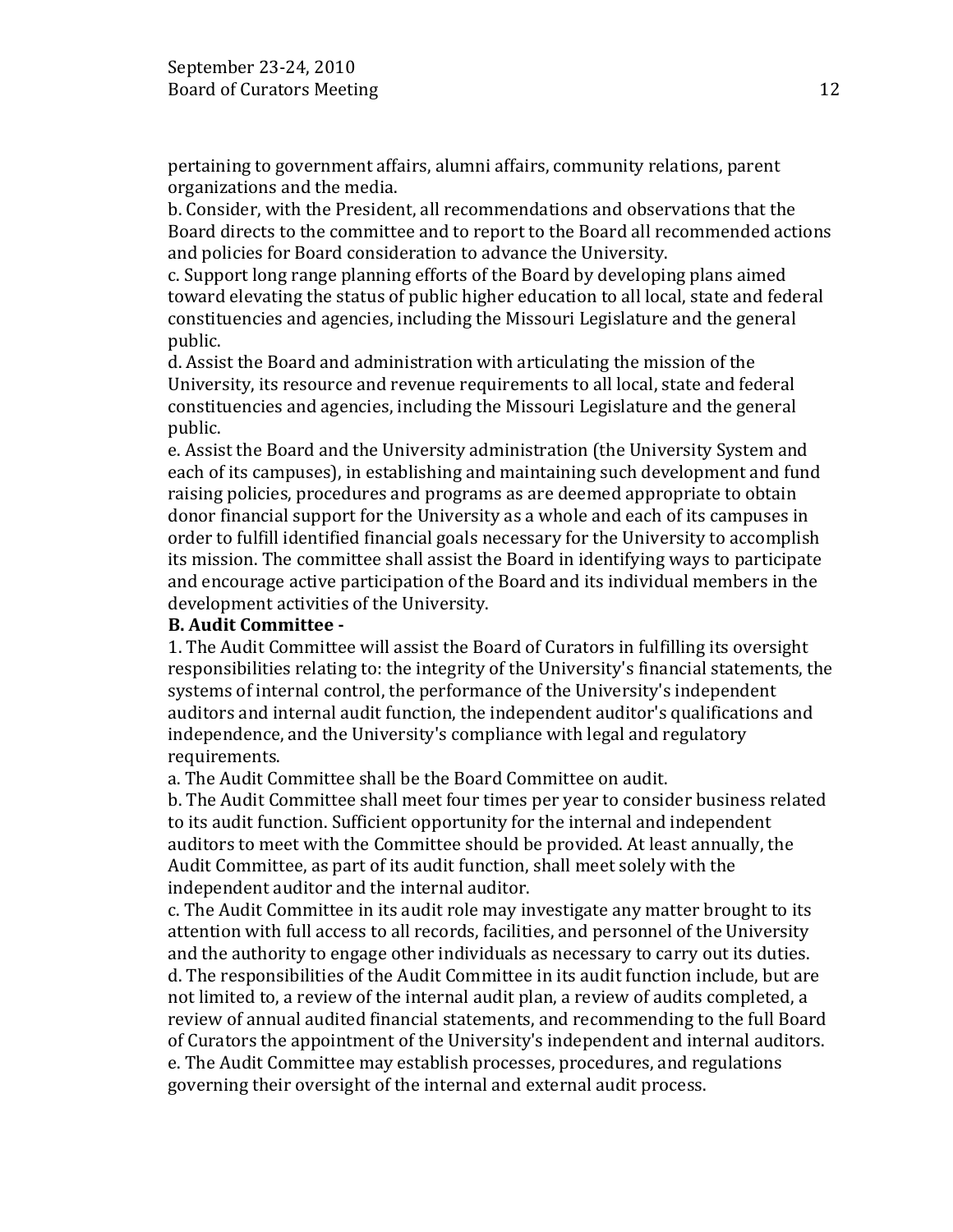**C. Compensation and Human Resources Committee** - The Compensation and Human Resources Committee may have referred to it matters relating to the compensation, benefits and other human resource functions of the University and associated programs and policies.

1. The Vice President for Human Resources of the University of Missouri or some other person or persons designated by the President of the University shall be an ex officio member of this Committee.

2. The Compensation and Human Resources Committee shall be the Board Committee for executive compensation based on established individual dollar threshold and multi-year contract arrangements; Retirement Disability and Death Benefits Program; medical plan and all other benefit programs of the University; human resource and labor policy; and attendant financial considerations associated with these programs with the exception of the Retirement Trust. The Compensation and Human Resources Committee has broad responsibility for oversight in matters involving personnel and compensation throughout the University. The President shall regularly consult with the Committee in the following areas:

a. Multi-year employment contracts and extensions;

b. Compensation and salary levels for General Officers, faculty, and staff;

c. Performance and annual review protocols;

d. Market and wage comparator groups;

e. Evaluating benefits, retirement, and post-retirement plans; and

f. Promulgating employee recruitment, hiring, and termination policies.

**D. Finance Committee** - The Finance Committee may have referred to it matters relating to the fiscal and accounting functions of the University and associated programs and policies.

1. The Vice President for Finance and Administration of the University or some other person or persons designated by the President of the University shall be an ex officio member of this Committee. The Vice President for Finance and Administration shall be responsible for the agenda and for transmitting Committee recommendations.

2. The Finance Committee shall be the Board Committee on investments.

3. The Finance Committee shall be the Board Committee on physical facilities and management services. The Finance Committee may have referred to it matters relating to the planning, building, maintenance and operation of the physical facilities of the University, and the purchasing of equipment and supplies utilized by the University.

### **E. Governance Committee** -

1. The Governance Committee shall consist of three curators. The Board Chair and the President of the University shall serve as ex officio members of the committee. Ordinarily, not more than two of the three committee members shall be new in any given year. When possible, the immediate past Chair of the Board shall serve as Chair of the Committee.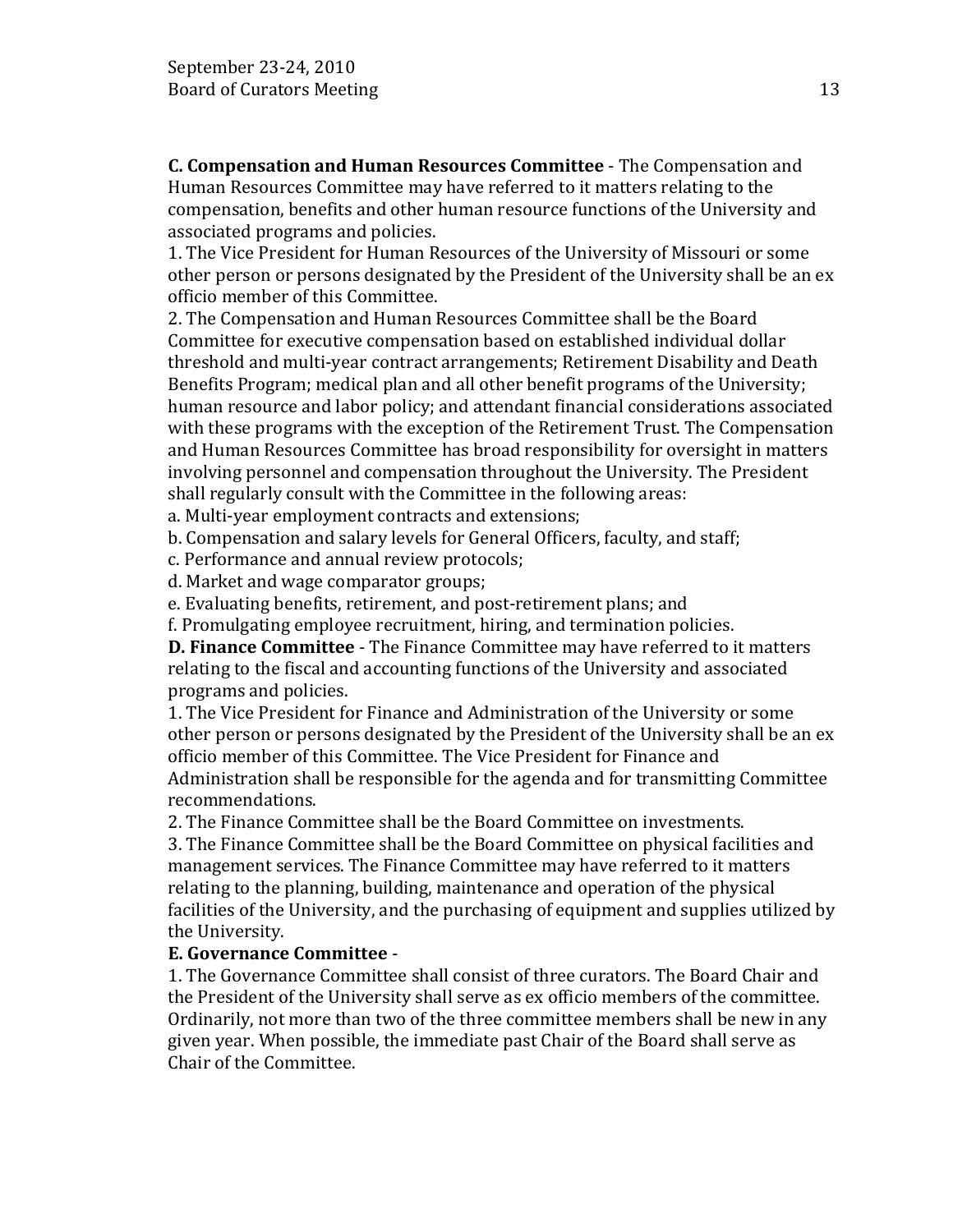2. The Committee shall have a broad mandate from the Board to work with the board chair and the President of the University to help the board function effectively, efficiently and with integrity. Its responsibilities shall minimally include: a. ensuring that a substantive orientation process is in place for all new Board members;

b. overseeing, or determining with the Board Chair and President, the timing and process of periodic board self-assessment;

c. encouraging Board members to participate periodically in in-service education opportunities;

d. ensuring that the board adheres to its rules of conduct, including conflict-ofinterest and disclosure policies, and that it otherwise maintains the highest levels of integrity in everything it does; and

e. shall Periodically reviewing the adequacy of the Board's bylaws and other Collected Rules and Regulations adopted by the Board that pertain to its internal operations. All recommendations for bylaws amendment shall first be considered by this committee.

In sum, this Committee is responsible for good governance especially those policies and practices affecting the performance of the governing board and its members in service to the University of Missouri and to the public trust.

**F. Resources and Planning Committee** - The Resources and Planning Committee of the Board of Curators shall engage in activities and meaningful work with the University of Missouri administration to: (1) assist the Board of Curators in securing adequate resources for the University of Missouri to respond to its challenges and responsibilities as Missouri's major public research university; and (2) to provide oversight and guidance for the University of Missouri's academic and financial planning, both short- and long-term.

In assisting the Board of Curators and the University of Missouri to secure adequate resources, the Resources and Planning Committee will monitor and recommend changes, as appropriate, in policies and procedures related to:

1. support from the taxpayers of Missouri, as recommended by the Governor and appropriated by the General Assembly;

2. federal support for the University of Missouri's research and other educational programs and for student financial aid at both the undergraduate and graduate levels.

The Committee's role in planning includes leadership leading to the annual establishment and assessment of goals and priorities for the University of Missouri system and its campuses and the intermediate-term strategic planning (three to five year time horizon) and longer term environmental forecasting for the University of Missouri system and its campuses, all intended to assist the University of Missouri in establishing current and future needs of the University of Missouri and systems or means to accomplish the future ambitions of the University of Missouri.

# **G. Duties**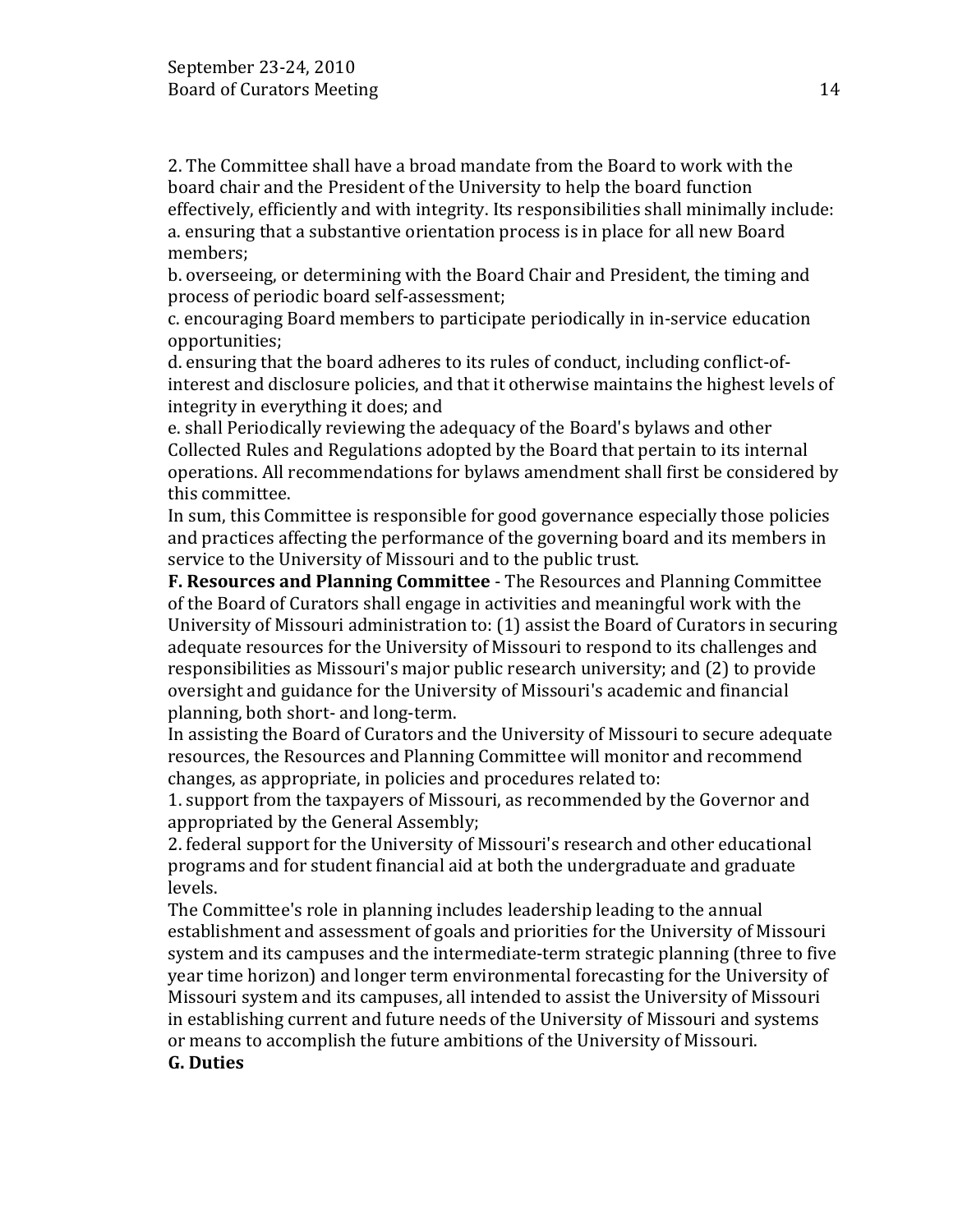1. Each Committee shall receive such other matters as may be referred to it by the Chair of the Board of Curators.

2. Said Committees shall investigate the matters referred to them and make recommendations to the Board.

3. Each of said Committees shall meet as business requires and upon the call of the Chairman of the Committee.

# **Collected Rules and Regulations Administration**

**Chapter 10: Board of Curators** 10.060 Board and Committee Meetings Bd. Min. 5-26-78. Revised Bd. Min. 9-11-87; Bd. Min. 7-13-00, Bd. Min. 9-24-10.

A. The University shall comply with Chapter 610, RSMo, the Sunshine Law, as now existing or hereafter amended.

B. All meetings of the Board of Curators and of any committee that constitutes a public governmental body subject to the meetings provisions of the Sunshine Law shall be open unless otherwise permitted by law.

C. All such meetings may be closed in any circumstance permitted by law, in a manner consistent with the requirements of the Sunshine Law.

D. All such meetings shall be conducted in accordance with the requirements of the Sunshine Law concerning notice, timing, location, procedures and other pertinent matters.

# **Collected Rules and Regulations Administration**

**Chapter 10: Board of Curators** 10.061 Public Records Bd. Min. 9-11-87; Bd.Min. 7-13-00; Bd Min. 9-24-10.

A. The University shall comply with Chapter 610, RSMo, the Sunshine Law, as now existing or hereafter amended.

B. The President shall appoint a custodian of records for the University. The identity and location of the custodian of records shall be available to the public upon request.

C. The custodian of records shall be responsible for responding to requests for records of the University in a time and manner consistent with the requirements of the Sunshine Law. The custodian of records may charge fees for providing access to or furnishing copies of records of the University to the extent permitted by law and may waive such fees permitted by law.

D. All records of the University shall be open to the public in a manner required by the Sunshine Law unless otherwise permitted by law.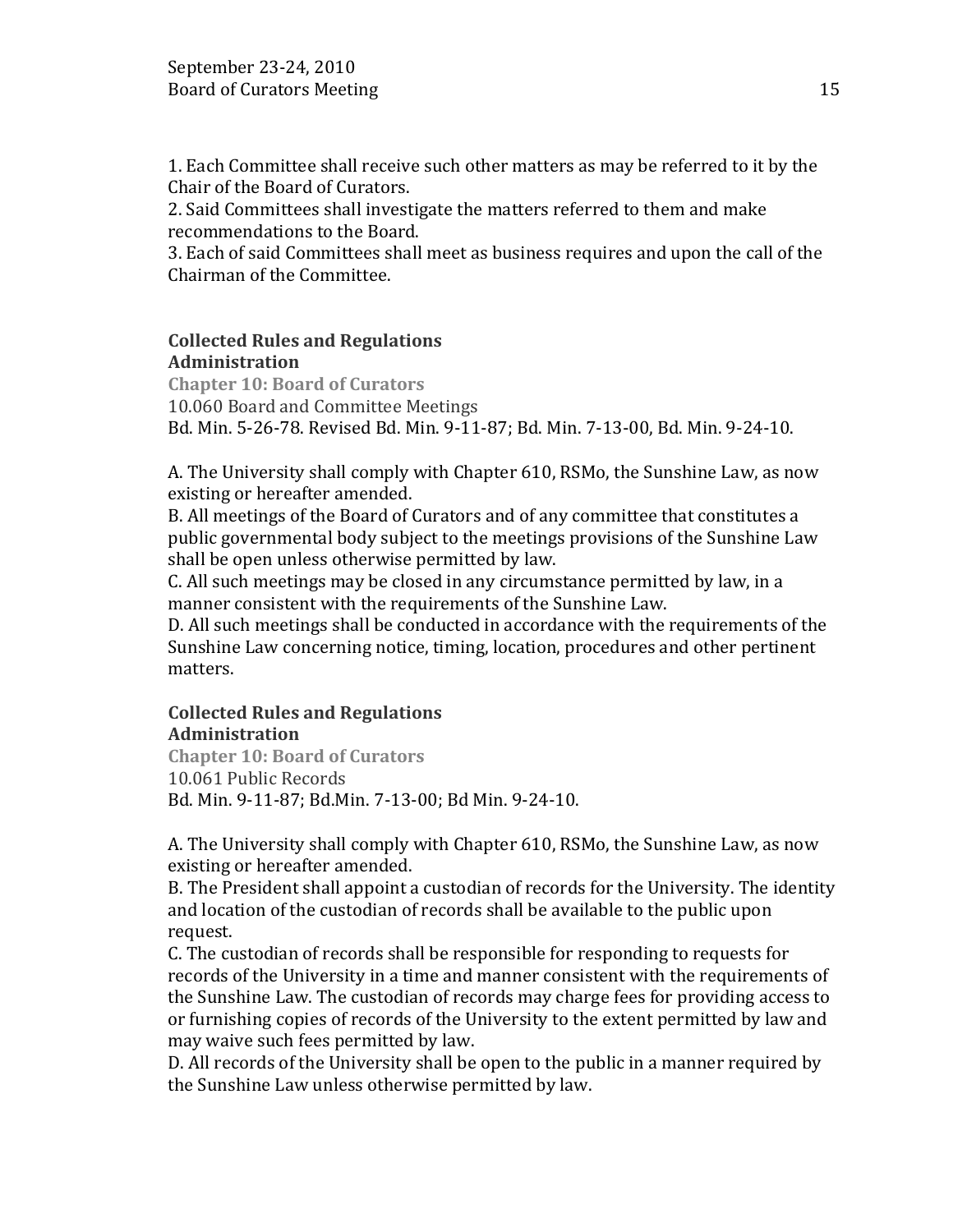E. Records of the University may be closed in any circumstance permitted by law. F. For purposes of the rule, records of the Board and its Committees shall be deemed "records of the University."

# **Collected Rules and Regulations Administration**

**Chapter 10: Board of Curators**

10.070 Appointed Staff Officers

Bd. Min. 9-17-54, pp. 7055-56, as modified; Bd. Min. 9-17-54, p. 7057; Bd. Min. 6-25- 66, pp. 32,134-135; Bd. Min. 11-12-54, p. 7167; Bd. Min. 11-12-54, p. 7168-72; Bd. Min. 9-25-64, p. 25,887; Bd. Min. 3-21-75; Amended Bd. Min. 12-7-90; Amended Bd. Min. 5-23-96; Bd. Min. 11-29-07; Bd. Min. 9-24-10.

# A. **Secretary**

# 1. **Duties**

a. That the Secretary shall be a person competent to transcribe all of the proceedings of all meetings of the Board, and

b. To keep a journal of all proceedings of the Board in which journal the votes of ayes and nays of the Board shall be entered with any reasons for voting or objection to the action of the Board, if requested by any member of the Board;

c. Such Secretary shall attest all contracts and papers and minutes of the Board and shall affix the University seal thereto when ordered to do so by the Board;

d. Keep and preserve in the manner described below all records, books, papers, files belonging to the minutes of each meeting of the Board and prepare under the direction of the Board all their reports, estimates, and etc., required by law and by the Board and generally do all things belonging to the office of Secretary of the Board that may be

required by the Board, and

e. The records, books, papers, and files of his/her office shall be available as provided by law;

f. The Secretary shall also act as Secretary of the Executive Committee and other Standing Committees of the Board and prepare the minutes of the meetings and handle the papers and records of those committees in the same manner as prescribed above for the minutes and papers and records of the Board of Curators.

2. All leases, contracts and other agreements binding the University may have the University seal affixed thereto and be attested by the Secretary of the Board of Curators.

3. **Assistant Secretaries** -- Any Assistant Secretary appointed by the Board shall have the authority and duties of the Secretary in the absence or inability to act of the Secretary.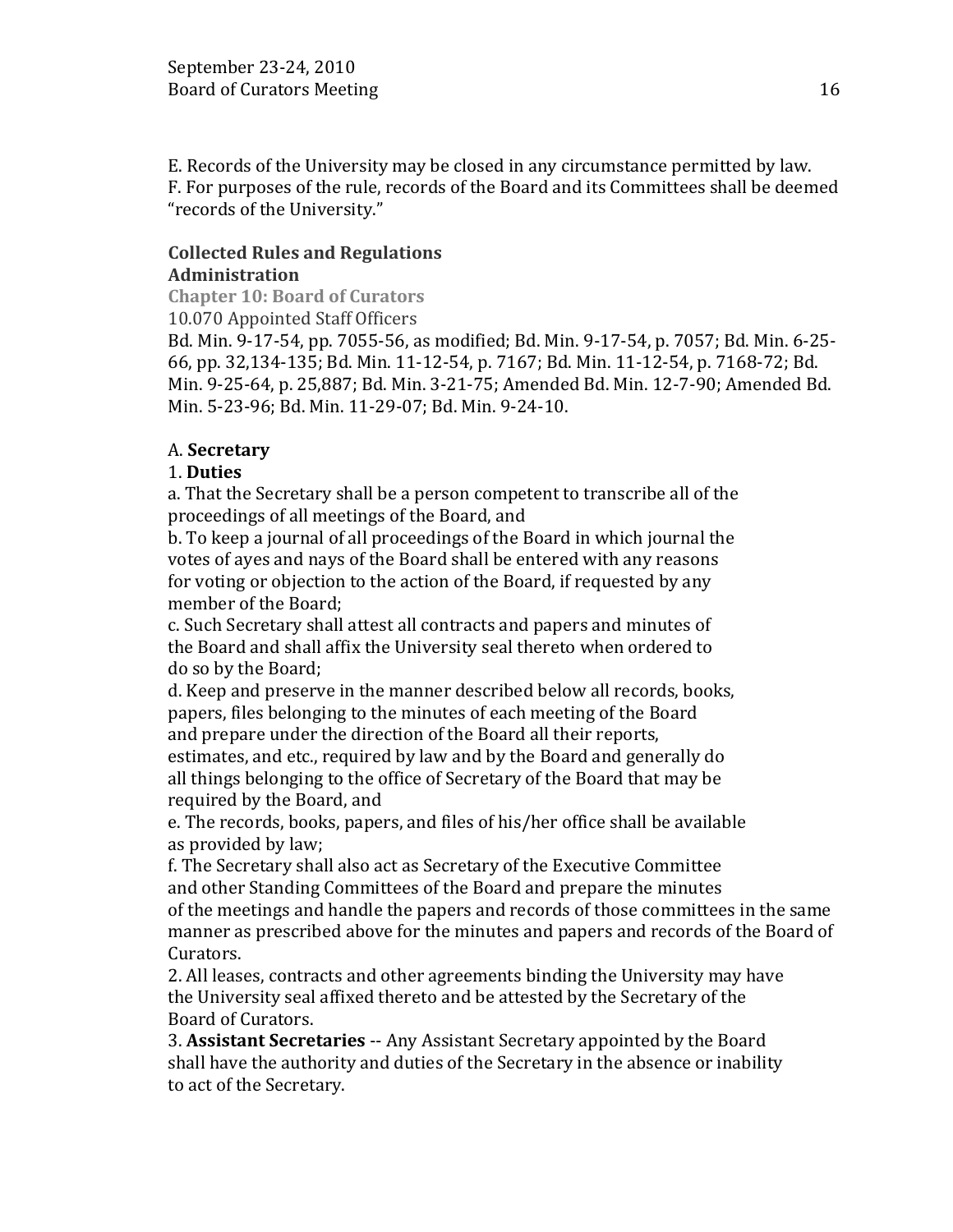# B. **General Counsel of the University**

1. **Establishment** -- There be and there is hereby created the Office of General Counsel.

2. **Appointment and Duties** -- The General Counsel shall be appointed by the Board of Curators and shall serve at the pleasure of the Board.

a. As to matters not submitted directly by the Board, all legal matters shall be submitted to the Counsel by the President of the University.

b. The President of the University shall refer to the Counsel any legal matters pertaining to or affecting the University, and upon his request Counsel shall consult and advise with him/her and render opinions upon any legal matters pertaining to or affecting the University which may be submitted to him/her by the President of the University.

(1) The Counsel shall at all times be available to the President of the University for such consultation and advice.

(2) He/she shall keep the President of the University fully advised as to all matters in his/her office and as to the disposition thereof.

3. **Expenses and Compensation** -- Provision shall be made in the budget for the expenses of the Office of the General Counsel, and he/she shall receive such compensation as shall from time to time be provided by the Board.

4. **Legal Experience** -- The General Counsel shall be a member of the Missouri State Bar and licensed to practice in the Federal and State courts of the State of Missouri, and shall have had at least ten (10) years active practice in the State of Missouri.

5. **Responsibilities and Duties** -- The General Counsel shall, subject to the direction of the Board of Curators given to him/her either immediately or through the President of the University, have charge and supervision of all legal matters pertaining to the University. He/she shall:

a. Devote full time to the duties of his/her office and not accept private practice without special permission of the Board.

b. Represent The Curators of the University of Missouri in all matters pending in the courts. All special or outside counsel engaged to advise, represent or work for the University shall be selected and employed by the University's General Counsel. All summons and pleadings in all legal proceedings shall be promptly referred to the General Counsel by these officers or members of the staff receiving the same. c. Unless otherwise directed by the Chair of the Board, be available for attendance at all meetings of the Board of Curators and of the Executive Committee. Upon direction of the Chair of the Board, attend meetings of other committees of the Board.

d. Assist the Secretary of the Board and the Secretary of the Executive Committee in the preparation of the respective minutes of their meetings, and a copy of the minutes of such meetings shall be submitted to him/her before the same are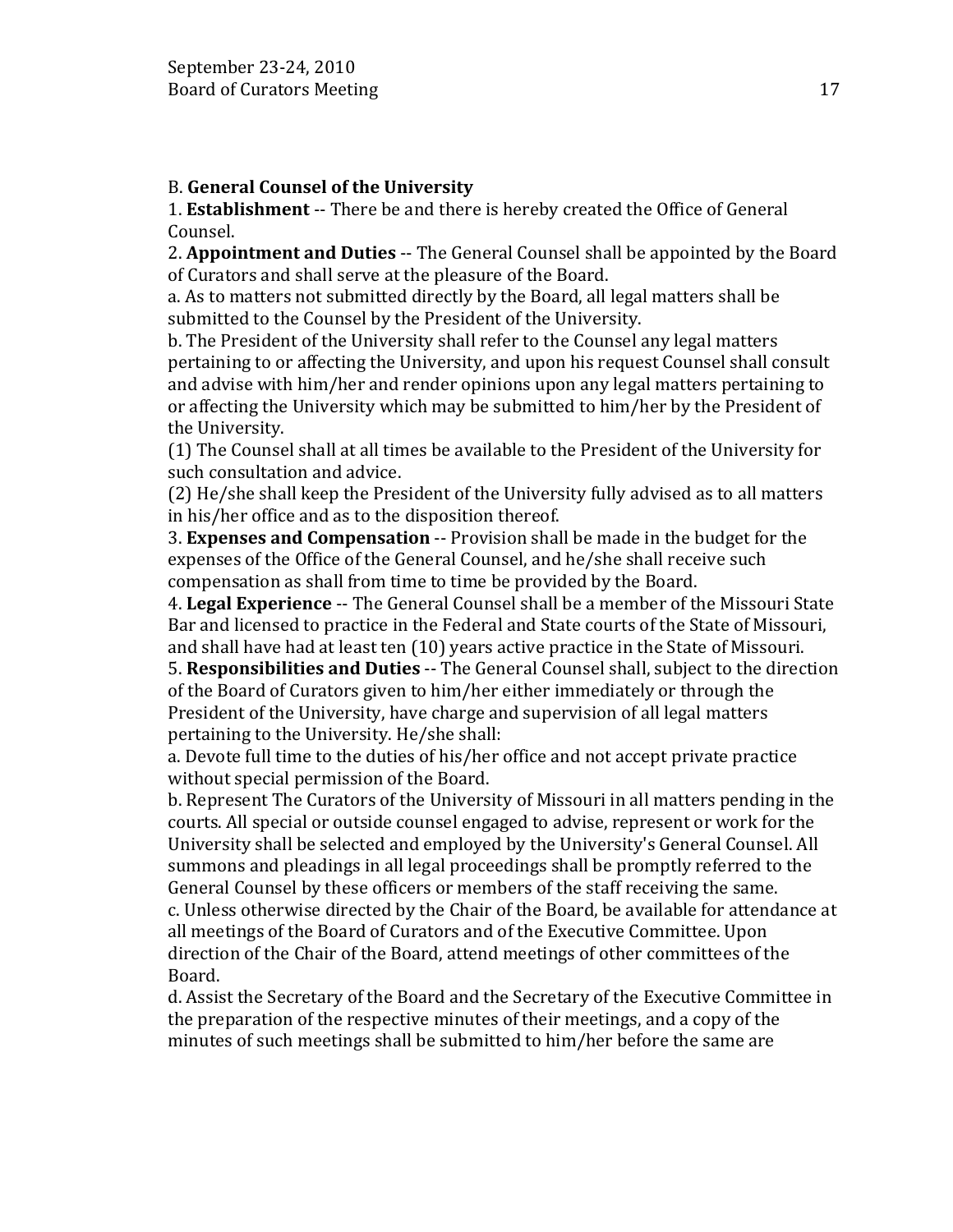submitted to the Board for approval. His/her services shall be available to the Secretary of the Board at all times for the purpose of consulting and advising the Secretary with reference to matters pertaining to the Secretary's Office and duties. e. Be a member ex officio of the Committee on Patents.

f. Render to the Board, the Executive Committee, and any other Board committee, oral or written opinions upon any legal matter affecting the University which may be referred to him/her by the Board, the Chair of the Board, or the President of the University. He/she shall not render an opinion upon the request of individual members of the Board of Curators.

g. Prepare contracts, agreements of all kinds, and other legal instruments to be executed by the Board or by the Curators of the University of Missouri, or if such instruments have been prepared by others, approve the same as to legal form, and substance when required, before the same are submitted to the Board for approval and authorization for execution. Proposed trust agreements, conveyances to the University, proposals for grants for research, fellowships, or scholarships, drafts of wills and insurance trust provisions, and all other like and related legal instruments which may be submitted to the University for suggestions or approval, shall, before any commitment shall be made thereof, be referred through channels to General Counsel by the staff member to whom the same may come; and General Counsel shall pass upon the legal phases thereof before any commitment is made by any staff member. All trust instruments of conveyance or assignment in which the University may be interested coming to the attention of any staff member of the University shall be submitted through channels to General Counsel for his/her attention.

h. Report to the appropriate official or office of the University any legal matters affecting the University which come to him/her from outside the University. i. Prepare all forms of legal nature for use of the various departments of the University.

j. Perform such other duties consistent with his/her office as may from time to time be prescribed by the Board of Curators.

k. Upon request of the President of the University and upon direction of the Board, teach such course or courses in the Law School of the University as directed by the Board. In case of appointment to teach in the Law School, he/she shall be appointed by the Board as Professor of Law (part-time) for a specified time, and his/her appointment shall set forth the course or courses to be taught and the amount of time to be given thereto, and he/she shall not be subject to any academic duties other than those specifically set forth in his appointment. He/she shall not receive any additional compensation therefore, unless the same be set forth in his teaching appointment.

6. The General Counsel shall:

a. Be free at any time to consult directly with the Chair of the Board, the Chair of Board committees, the Secretary of the Board, the President of the University, and department heads of the Business Office; and to require from any office or officer of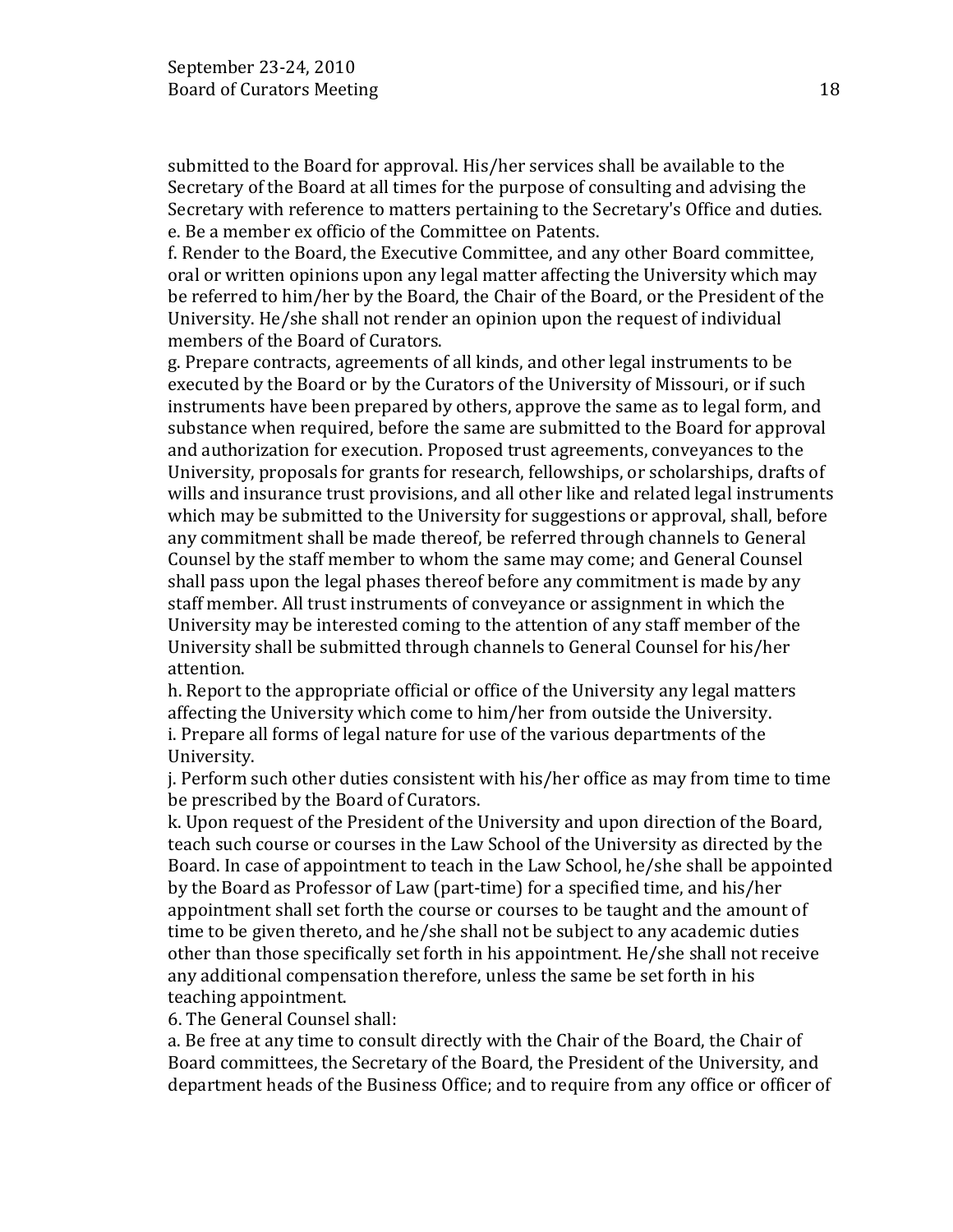the University such information and records as shall be necessary for the performance of his/her duties.

b. Have direction and supervision over such assistant counsel as may from time to time be appointed by the Board to assist him/her in the performance of the duties of his/her office.

7. The Counsel shall not advise with any member of the staff, other official of the University, or any organization connected with the University, with reference to any personal matter or matter not pertaining to or affecting the University.

8. The Counsel shall be provided with adequate offices and equipment therefore, as well as necessary and efficient secretarial assistance.

9. **Waive Service of Process** -- The General Counsel is authorized to waive service of process and enter the appearance of The Curators of the University of Missouri in legal actions instituted against it when in the judgment of the General Counsel and the President to the University such action is deemed in the best interest of the University.

10. That the General Counsel, with approval of the President, is authorized to take such legal action as he deems necessary or desirable in the name of The Curators of the University of Missouri to collect accounts or notes due to the University. 11. See also: Bylaws, 10.030 B.2.e.

**Collected Rules and Regulations Administration**

# **Chapter 20: Organization**

20.020 President of the University Bd. Min. 6-5-56, p. 9309; Bd. Min. 4-7-67, p. 33,193; Bd. Min. 9-24-10.

# A. **General Delegation of Power by the Board**

1. **General Power** -- The President is hereby delegated the general power to act for and on behalf of the Board of Curators and The Curators of the University of Missouri subject only to the Bylaws, Board Rules and Regulations or specific instructions of the Board. The President shall be the chief executive and academic officer of the University and all faculty and other University employees shall be under his/her control and supervision, and he/she shall be in charge of all academic, public, business, financial and related affairs of the University under the policies and general supervision of the Board.

2. **Authority to Amend Business Procedures** -- The President of the University be and is authorized to make and establish changes in the business procedures in the future, not inconsistent with the general policies established by the Board.

# B. **Authority to Delegate**

1. **Severability and Delegation of Authority**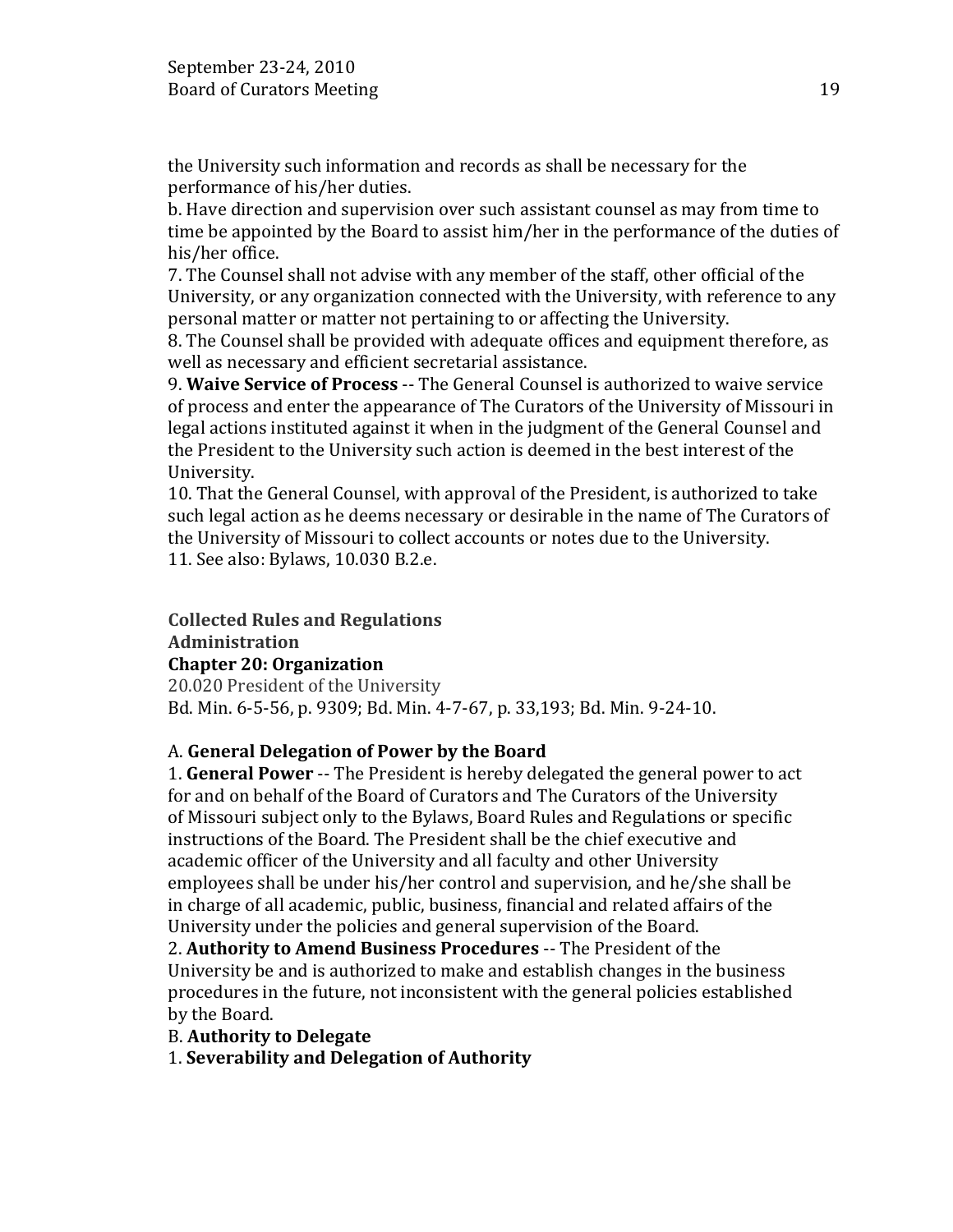a. The authority granted under the Board Rules and Regulations shall be severable and cumulative, and the revocation or amendment of any specific delegation shall not affect the authority otherwise granted unless so provided by the action of the Board.

b. The President may delegate, in whole or in part, his/her authority granted under the Bylaws or Board Rules and Regulations to such other officers and employees of The Curators of the University of Missouri as he/she may designate either by general or specific delegation, with the right to revoke such delegation at any time.

#### **Collected Rules and Regulations Administration**

**Chapter 20: Organization** 20.070 Chancellor -- Open Meeting Bd. Min. 3-19-71; Amended 7-23-76 and 11-13-81; Bd. Min. 9-24-10.

At least once during each academic year the Chancellor on each of the four ampuses may cause an open meeting to be held with members of the Board of Curators, the President of the University, the host Chancellor, and the Deans or other administrative officers the Chancellor shall designate, to which representatives of the faculty, staff and students shall be invited to discuss matters of interest and concern.

A. At the meeting the President will be present and the Board shall be represented at such meetings; and

B. The Chancellor shall provide for the selection of faculty, staff and students who may attend such meetings, giving due regard to the elected student, faculty and staff governing bodies. The number and mix of such participants shall be left to the discretion of the Chancellor in order to permit meaningful and manageable discussion; and

C. That there shall be public announcement of the campus discussion meetings which shall specify that members of the University community and the general public are welcome to attend; and

D. The Chancellor shall be responsible for drawing appropriate rules covering the determination of an agenda and the conduct and procedures of the meetings.

# **Collected Rules and Regulations Administration**

**Chapter 30: Development** 30.010 Overview of Development Bd. Min. 8-22-68; Bd. Min. 4-19-69, Amended Bd. Min. 12-15-94, Amended 8-31-95; Bd. Min. 9-24-10.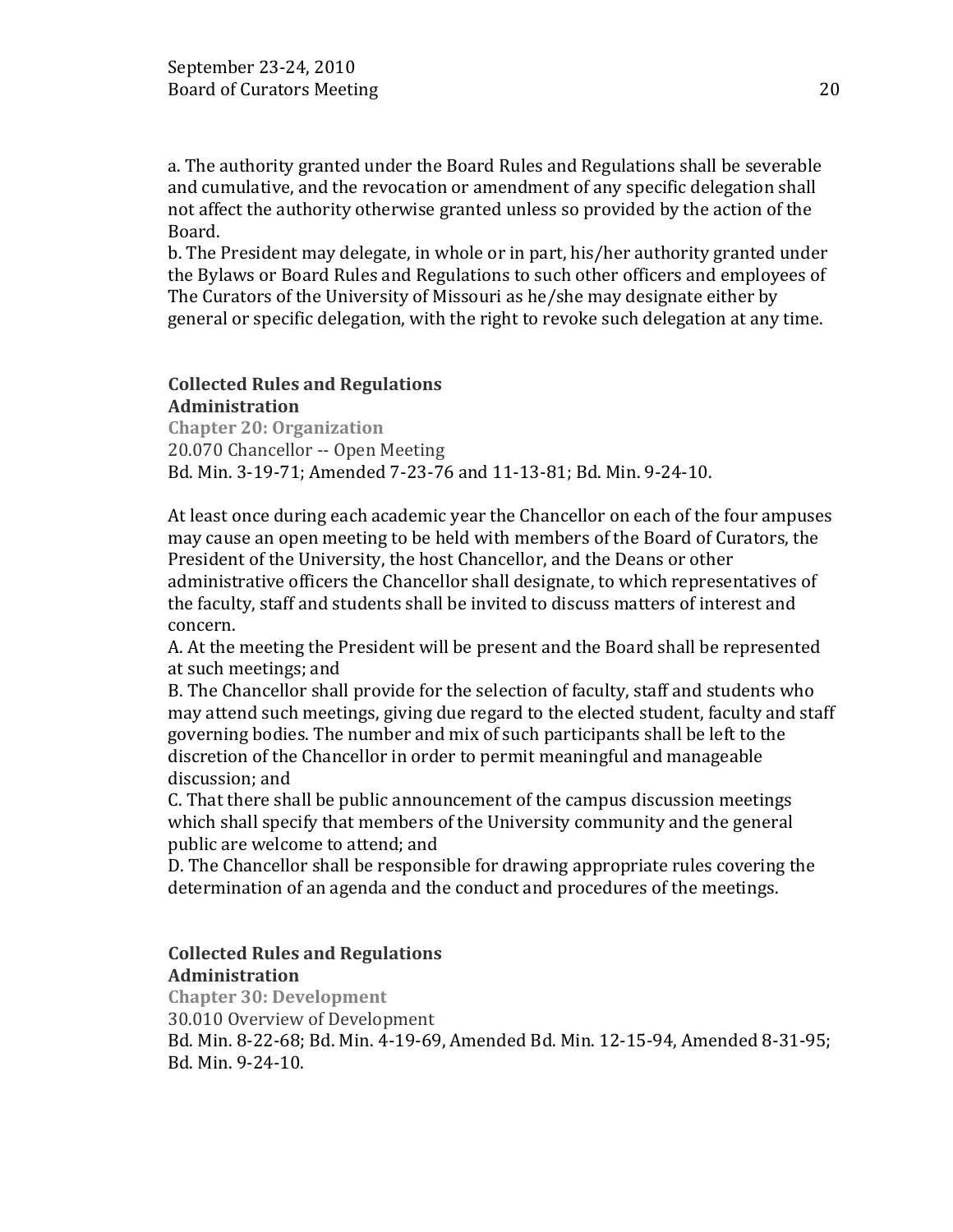A. **Statement of Purpose** -- The purpose of all advancement programs sponsored or affiliated with the University of Missouri shall be:

1. To involve citizens of the state, alumni, and friends nationally in University related efforts.

2. To serve citizens of the state, alumni, and friends nationally through organized personal and other communications.

3. To assist the University in obtaining the public funds necessary to provide the highest quality academic, research and service opportunities for the citizens of the state and nation.

4. To assist the University in obtaining private funds, to complement and augment public resources for those academic, research and service opportunities which cannot be provided by public funds.

# B. **General Information**

1. University Advancement encompasses all programs concerned with institutional support. It involves organized groups of the University's various publics in support of specific programs.

2. University Advancement describes those administrative service programs relating to the involvement of volunteers with the University of Missouri. It generally consists of (1) advancement communications, (2) friend raising (alumni relations and other individuals), and (3) development. University Advancement organizes and mobilizes persons who have a direct interest in the University.

3. Advancement programs emanate from the Office of the President so University policies and procedures can be fully implemented. Each campus program will be directed so that maximum understanding, acceptance, and fulfillment of total institutional needs, as well as campus objectives, are achieved.

4. UM Council for Institutional Relations -- There shall be an advancement council consisting of the chief advancement officer of each campus and University Outreach as well as other members appointed by the President.

5. Staff personnel assigned to any subdivision of the University for alumni or constituent relations work, special events, communications or fund raising activities shall be under the management and direction of the campus chief advancement officer, unless otherwise determined by the chancellor.

C. **Scope of Operations** -- Programs under the purview of University Advancement primarily use motivated volunteers.

D. **Advancement Communications** -- A variety of written, electronic and other media will be used to communicate with specific audiences to achieve coordinated, planned goals for advancing the University of Missouri.

# E. **Friend Raising**

1. Alumni Relations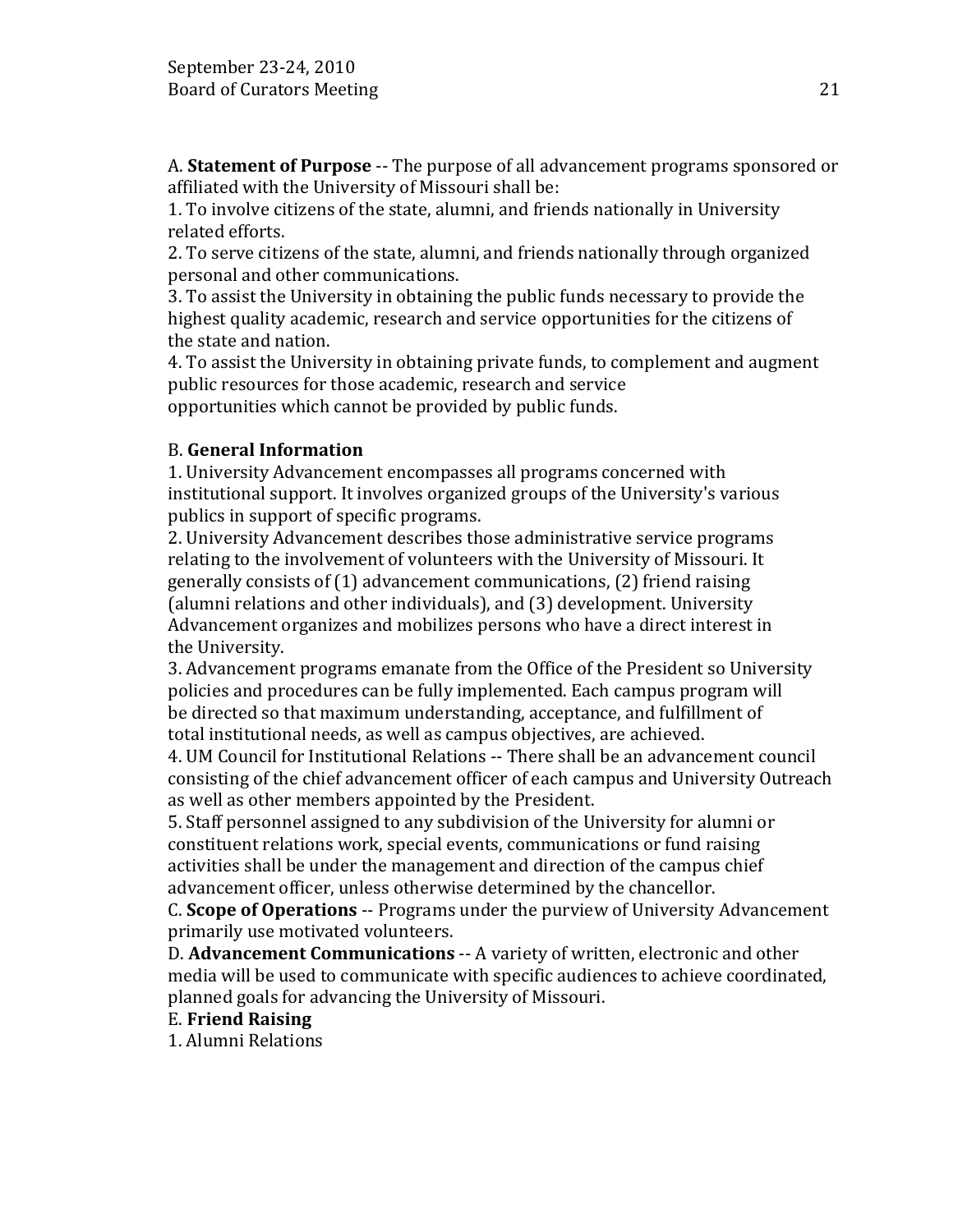a. Alumni Programs -- Alumni programs form the basis for many activities of institutional support. They should be driven by the unique qualities of each campus to take advantage of campus strengths in meeting University objectives.

b. Alumni Associations -- All divisions of each campus are encouraged to maintain alumni organizations specializing in their particular field or area. These divisional alumni organizations shall be chartered by and associated with the campus alumni association.

2. Alliance of Alumni Associations -- An alliance of alumni associations, composed of representatives from each campus alumni association, shall have the following purposes:

a. To advance the image of the University of Missouri;

b. To serve, upon request of the Office of the President, as a vehicle for accomplishing programs of mutual benefit to all campuses; and

c. To provide means for the interchange of ideas among the alumni associations of the University of Missouri.

3. Other Individuals -- The University conducts many educational and service programs involving other than full- and part-time students; it is an integral part of the economic, social and cultural life of all Missourians. For this reason, groups of persons who are not alumni should be involved in University advancement. These citizens are interested and can be mobilized and utilized to assist the total advancement program.

# F. **Development**

1. All gifts, both individual and corporate, are accepted and managed within the polices of the Board of Curators with complete assurance that requests and wishes of donors are fulfilled.

2. All development programs will be based on the right of an individual to allocate his or her gift for use to any department, division, or campus within the University. Strong, sustaining programs in annual, corporate, planned and special gifts shall be operated under this fundamental principle. Unrestricted gifts shall be managed in the best interests of the University by the President of the University, or his or her designee, under authority granted by the Board of Curators. The University reserves the right to reject any proposed gift.

# **Collected Rules and Regulations Administration**

**Chapter 30: Development** 30.020 Advancement Communications Bd. Min. 8-22-68; Bd. Min. 4-19-69, Amended Bd. Min. 12-15-94, Amended 8-31-95; Bd. Min. 9-24-10.

# A. **University Authority, Organization and General Policies**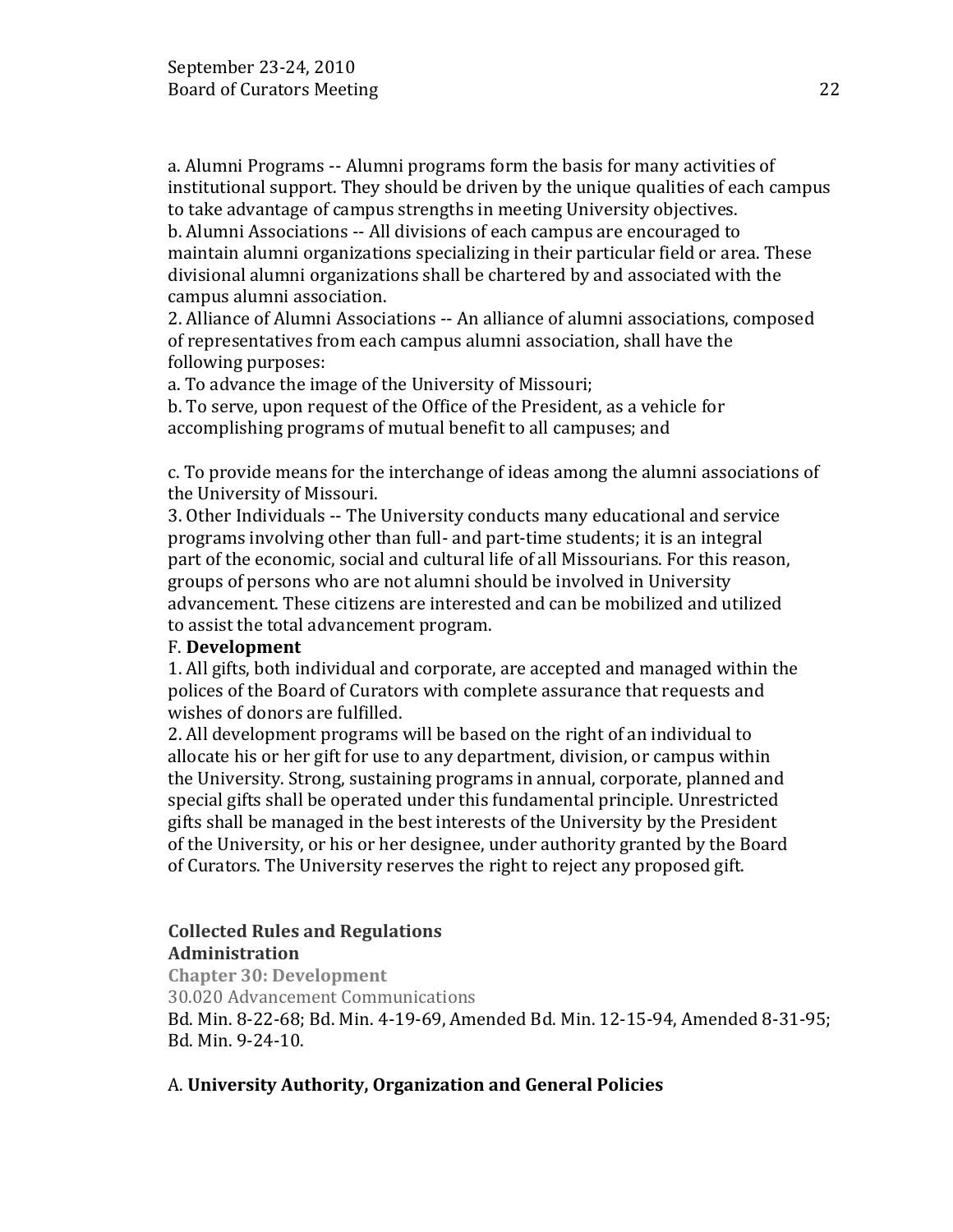1. Advancement Communications are defined as those which operate in conjunction with advancement programs of friend raising and development. They include all communications directed primarily to members of constituent groups, alumni and/or donors to the University and its constituent groups, and communications seeking contributions to the University.

2. The administration of any general University communications policy must recognize the specialized purposes of advancement communications.

3. Organizations

a. The UM Council for Institutional Relations, under the direction of the President, is responsible for: (1) The coordination of advancement communications among the campuses. (2) The development and implementation of University-wide advancement communications.

b. Campus advancement communications departments are responsible for all campus advancement communications, including those produced by any division or department.

4. Advancement communications link the University and thousands of its alumni, donors and friends. Communications must be positive in their approach, effectively written and produced, and well coordinated on both intra-campus and inter-campus levels to avoid duplication and to achieve University objectives. Campus advancement communications, particularly those directed to and supported by alumni, should reflect the unique qualities of each campus and alumni association. Alumni communications financially supported in whole or in part by alumni associations should portray the University in a positive manner.

# **Collected Rules and Regulations**

# **Administration**

# **Chapter 30: Development**

30.040 Development Bd. Min. 8-22-68; Bd. Min. 4-19-69; Amended Bd. 12-15-94; Bd. Min. 9-24-10.

# A. **General Policies**

1. The term "gift" shall apply to any of the following: cash, securities, gifts in kind, real property, inventions, mineral rights, pledges, fractional interests, deferred giving arrangements, and bequests and devises. IRS Section 170 allows an income tax deduction for "... any charitable contribution (as defined in subsection (c)) payment of which is made within the taxable year." Subsection (c) provides that "... the term 'charitable contribution' means a contribution or gift to or for the use of..." certain types of qualified charitable organizations.

2. The policy statements in this document apply to any solicitation effort of individuals, corporations, groups and foundations, which may or may not be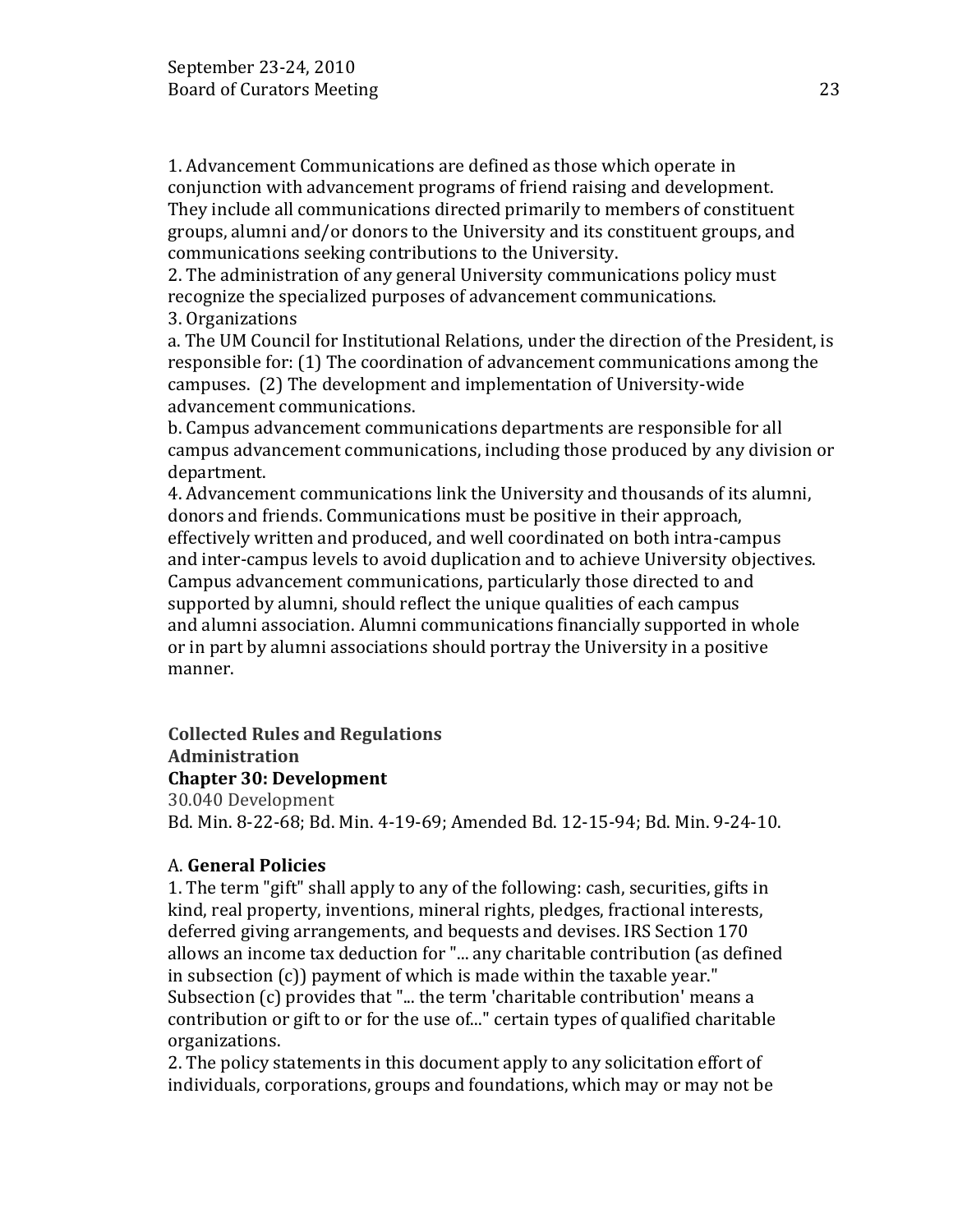related to the University, or any of its campuses, divisions, departments or other subdivisions.

3. The Board of Curators of the University of Missouri and the President of the University, or his or her designee, under the power delegated by the Board, are the only authorities that can accept gifts or grants on behalf of the University. The receipt of a gift or grant by an employee of the University does not constitute acceptance and is conditional, pending Presidential and/or Board acceptance.

4. Use of Lists and other information -- Information concerning individuals, corporations, giving records, occupations, wealth, and/or alumni lists, maintained by the University, are the sole property of the University of Missouri. This type of information is to be considered confidential, for internal use only, and not normally intended for public distribution or use, subject to applicable law.

5. The University is legally and morally obligated to adhere to the terms and conditions of every gift it accepts. For this reason, campus advancement

officers, along with business officers, should carefully review and consider the terms and conditions of each gift.

### B. **Gifts**

1. Trusts -- The Board of Curators of the University of Missouri may be named as trustee in irrevocable trusts. The Curators are not obligated to accept any such trusts unless the trust instrument has been presented to it and the provisions thereof are approved by the Board of Curators or its designee.

2. Acceptance -- Gifts shall be processed in accordance with stated University policies. The mechanics of acknowledgment and management of gifts shall be in a manner approved by the President of the University. Receipt of a gift does not necessarily constitute acceptance. The gift shall be properly evaluated and the terms that accompany the gift shall be reviewed prior to official acceptance by the University.

3. Reporting Guidelines -- Reporting of gifts shall be in accord with the National Association of College and University Business Officers (NACUBO) guidelines.

Roll call vote:

Curator Bradley voted yes. Curator Carnahan voted yes. Curator Downing voted yes. Curator Erdman voted yes. Curator Fraser voted yes. Curator Goode voted yes. Curator Haggard voted yes. Curator Russell voted yes.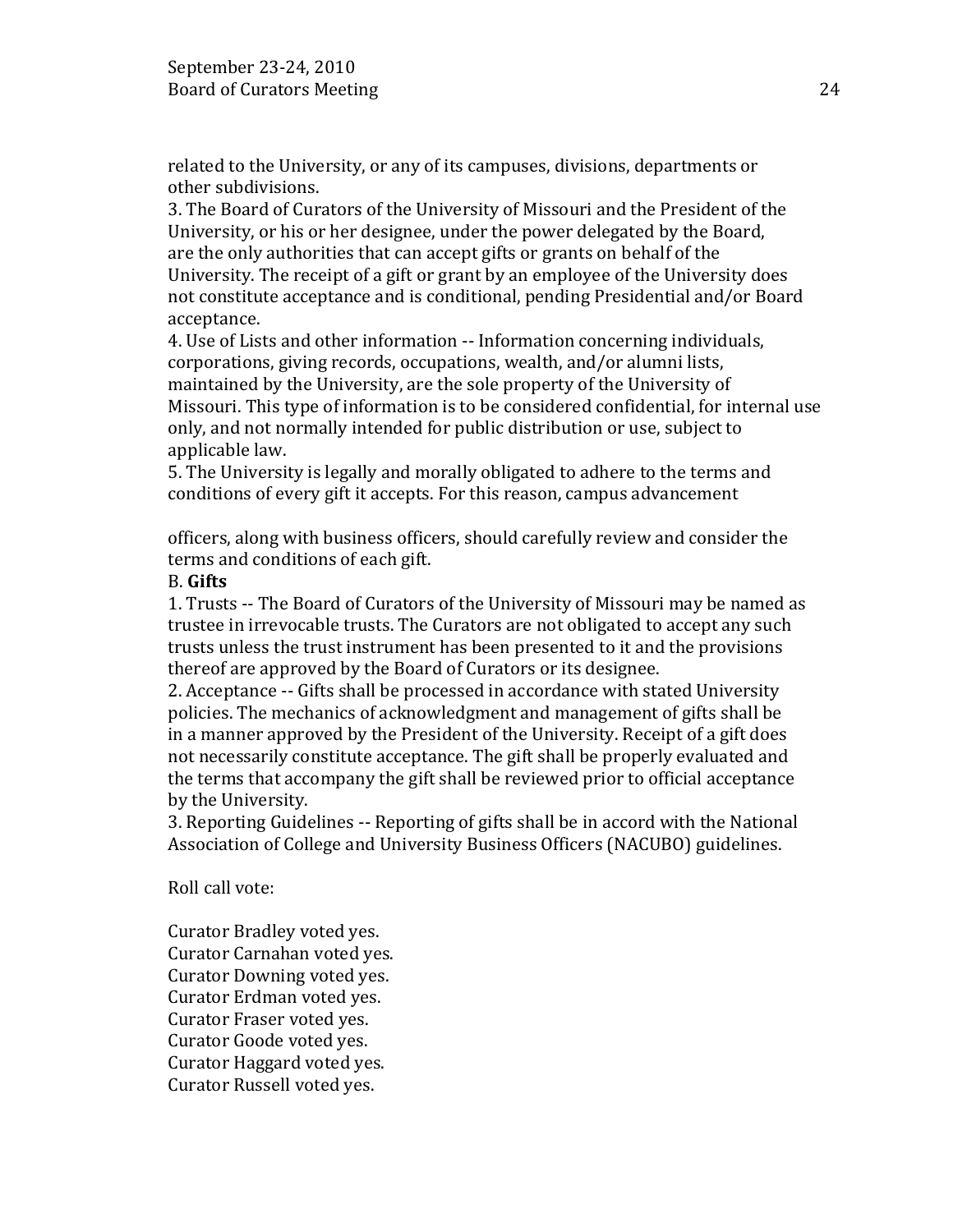Curator Wasinger voted yes.

Motion carried.

# **Academic, Student and External Affairs**

Committee Chairman Fraser provided a recap of the September 23, 2010, Academic, Student and External Affairs Committee meeting.

### **Information**

1. MU Law School Rankings Update (slides on file)

### **Audit**

Committee Chairman Carnahan provided a recap of the September 23, 2010, Audit Committee meeting.

### Information

- 1. Internal Audit Quarterly and Follow-Up Reports (slides and report on file)
- 2. Performance Review of Internal Audit
- 3. Auditing Services

Curator Fraser asked to see the full scope of all areas that could be audited, internal and external, specifically the medium and high risk areas so the board can see if there are any holes in the audit plan. It was asked that this information be presented at the December board meeting.

### **Compensation and Human Resources**

Committee Chairman Erdman provided a recap of the open session of the September 23, 2010, Compensation and Human Resources committee meeting.

# Information

- 1. Benefits Update (slides and recording on file)
- 2. Retirement Plan Project Update (slides and recording on file)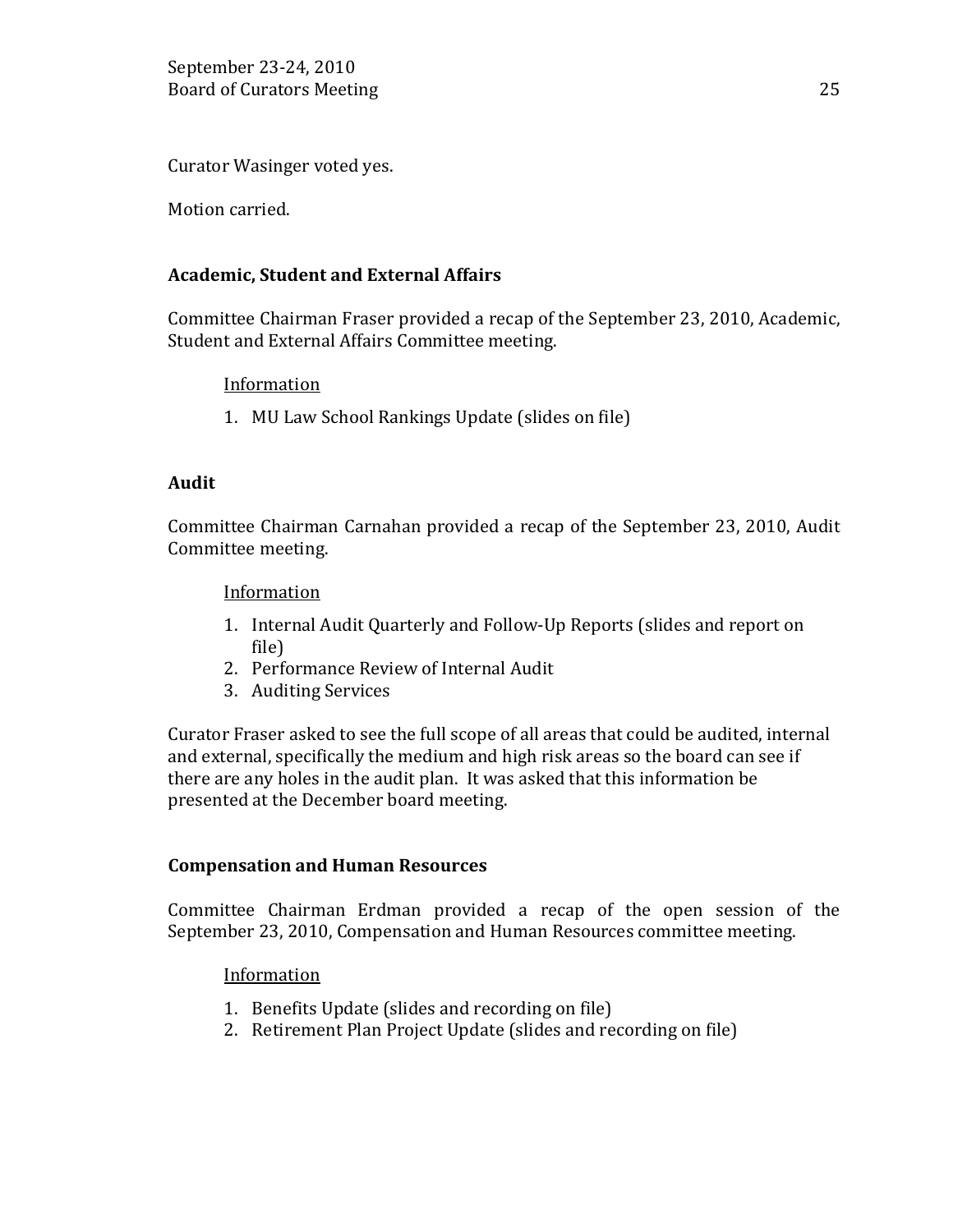### **Finance**

Committee Chairman Russell provided a recap of the September 23, 2010, Finance Committee meeting.

Information

- 1. Endowment and Retirement Fund Performance Annual Report (slides on file)
- 2. Proposed System Facilities Debt Issue (slides on file)
- 3. Financial Aid Report (slides on file)

Committee Chairman Russell requested a special board meeting be held in November to look at business plans and revenue streams for proposed projects to be funded with debt issuance.

### **General Business**

### Good and Welfare

Draft December 2010 Board of Curators meeting agenda – no discussion (on file)

It was moved by Curator Wasinger and seconded by Curator Carnahan that the public session of the Board of Curators meeting, September 23-24, 2010, be adjourned.

Roll call vote:

Curator Bradley voted yes. Curator Carnahan voted yes. Curator Downing voted yes. Curator Erdman voted yes. Curator Fraser voted yes. Curator Goode voted yes. Curator Haggard voted yes. Curator Russell voted yes. Curator Wasinger voted yes.

Motion carried.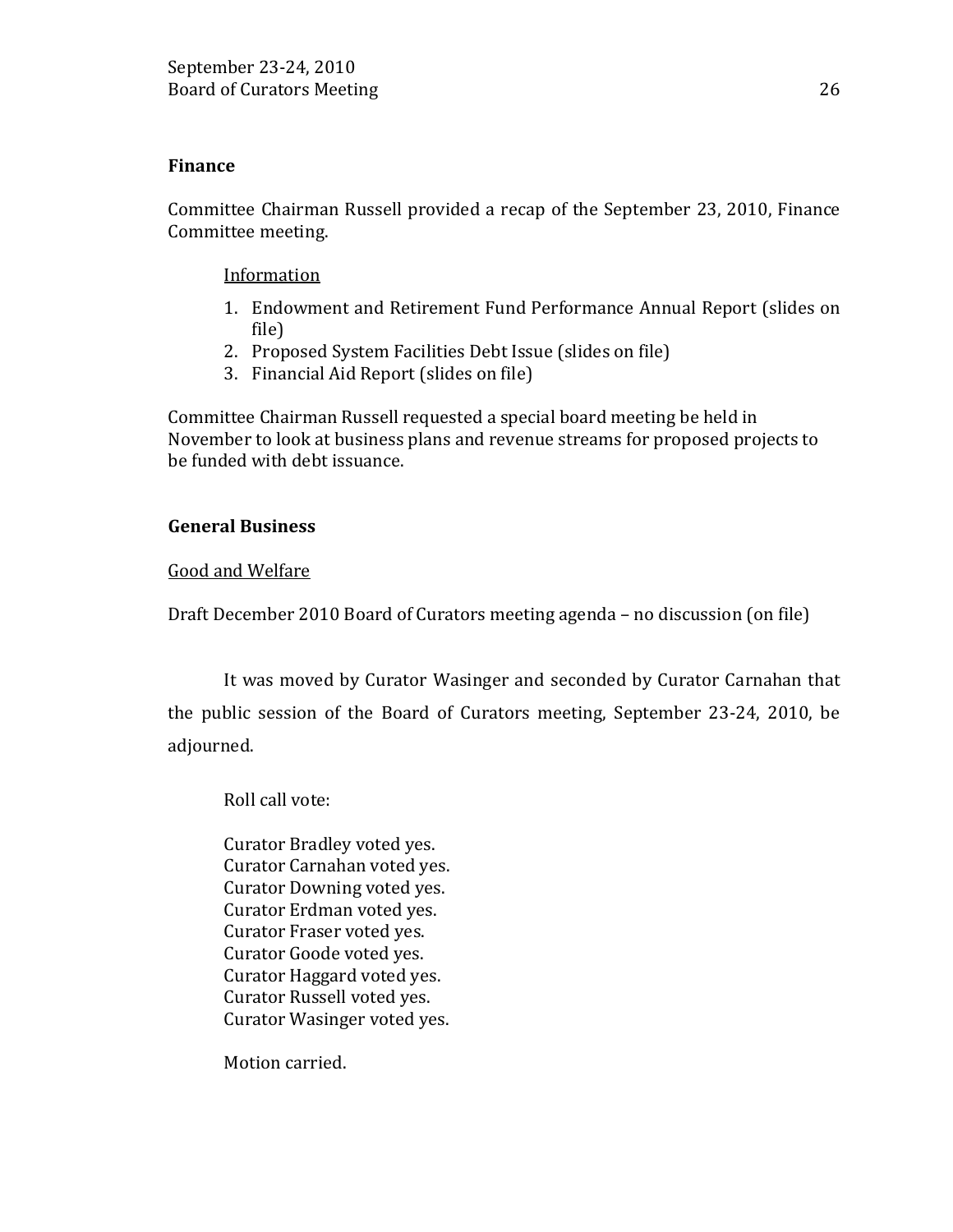The public session of the Board of Curators meeting concluded at 10:30 A.M., on Friday, September 24, 2010.

### **BOARD OF CURATORS MEETING – EXECUTIVE SESSION**

The executive session of the University of Missouri Board of Curators meeting convened at 10:40 A.M., on Friday, September 24, 2010, in Classroom Two of the Discovery Center of Springfield, Missouri, pursuant to public notice given of said meeting. Curator Warren Erdman, Vice Chairman of the Board of Curators, presided over the meeting.

Present

The Honorable David R. Bradley The Honorable John M. Carnahan III The Honorable Don M. Downing The Honorable Warren K. Erdman The Honorable Buford "Bo" Fraser The Honorable Wayne Goode The Honorable Doug Russell The Honorable David G. Wasinger Student Representative Laura A. Confer

#### Also Present

Mr. Gary D. Forsee, President, University of Missouri System Mr. Stephen J. Owens, General Counsel Ms. Cindy S. Harmon, Secretary of the Board of Curators Ms. Natalie "Nikki" Krawitz, Vice President for Finance and Administration Dr. Steven Graham, Senior Associate Vice President for Academic Affairs

The Honorable Judith G. Haggard and President Forsee joined the meeting after the press conference.

Curators' Professorship: Professor S.N. Balakrishnan, Missouri S&T – presented by Senior Associate Vice President Graham

It was recommended by Chancellor Carney, endorsed by President Forsee,

recommended by the Academic, Student and External Affairs Committee, moved by

Curator Wasinger, and seconded by Curator Russell, that the following action be

approved: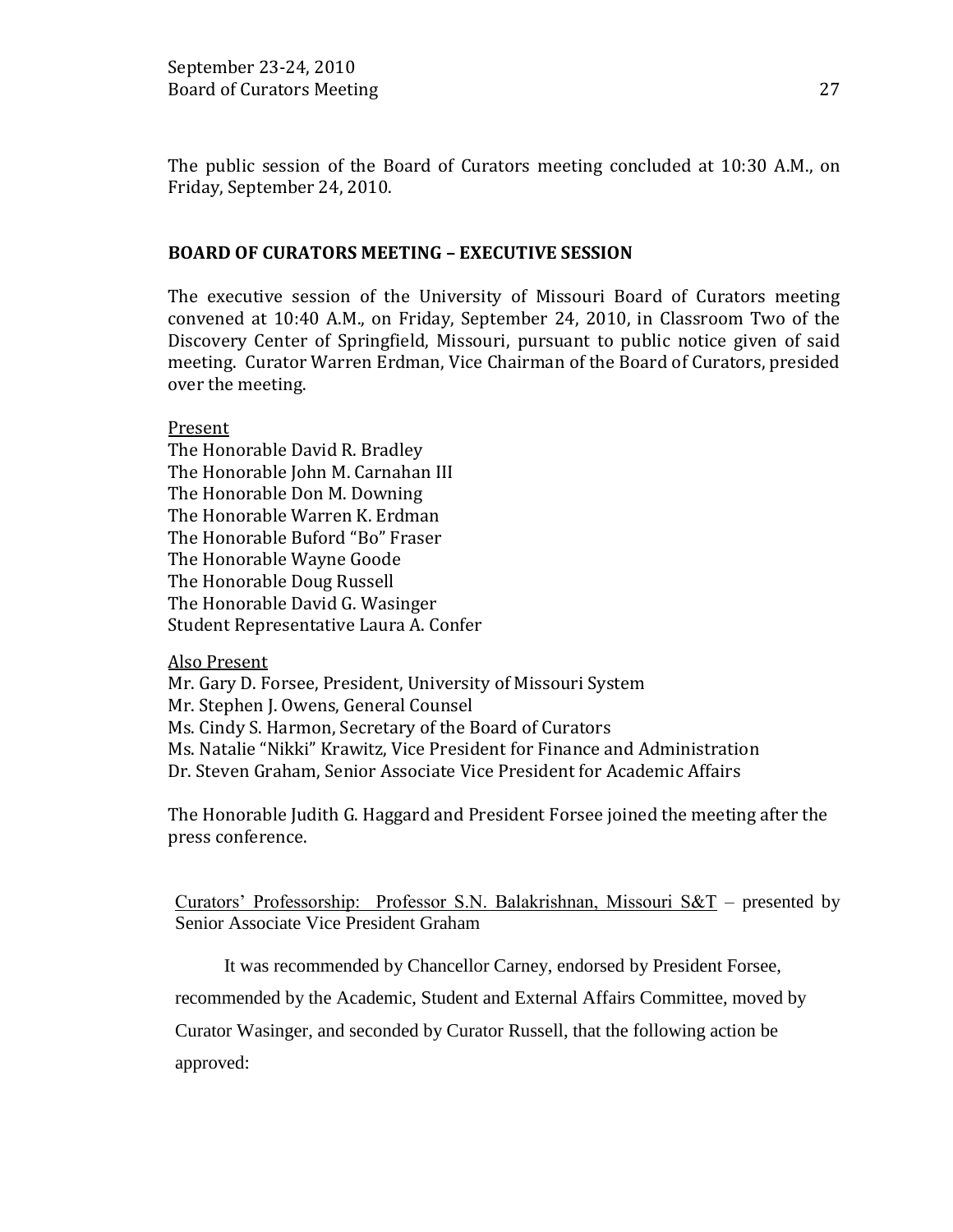that Professor S.N. Balakrishnan be named to the position University of Missouri Curators' Professor, effective January 1, 2011. Professor Balakrishnan will receive a \$10,000 annual stipend as long as he holds this position. \$5,000 will go to increased compensation (salary and benefits less applicable taxes) with the remaining \$5,000 available for professional expenses associated with his teaching, research, or creative activities. In accordance with Collected Rules and Regulations, 320.070, this appointment is for a period of five years which may be renewed at the discretion of the Chancellor.

(The complete nomination materials are available through the Academic, Student and External Affairs office.)

Roll call vote:

Curator Bradley voted yes. Curator Carnahan voted yes. Curator Downing voted yes. Curator Erdman voted yes. Curator Fraser voted yes. Curator Goode was absent. Curator Haggard absent. Curator Russell voted yes. Curator Wasinger voted yes.

Motion carried.

Curators' Teaching Professorship Emeritus: Professor Roger A. LaBoube, Missouri S&T - presentd by Senior Associate Vice President Graham

It was recommended by Chancellor Carney, endorsed by President Forsee,

recommended by the Academic, Student and External Affairs Committee, moved by

Curator Wasinger, and seconded by Curator Russell, that the following action be

approved:

that Professor Roger A. LaBoube be named to the position, University of Missouri Curators' Teaching Professor Emeritus, effective September 1, 2010.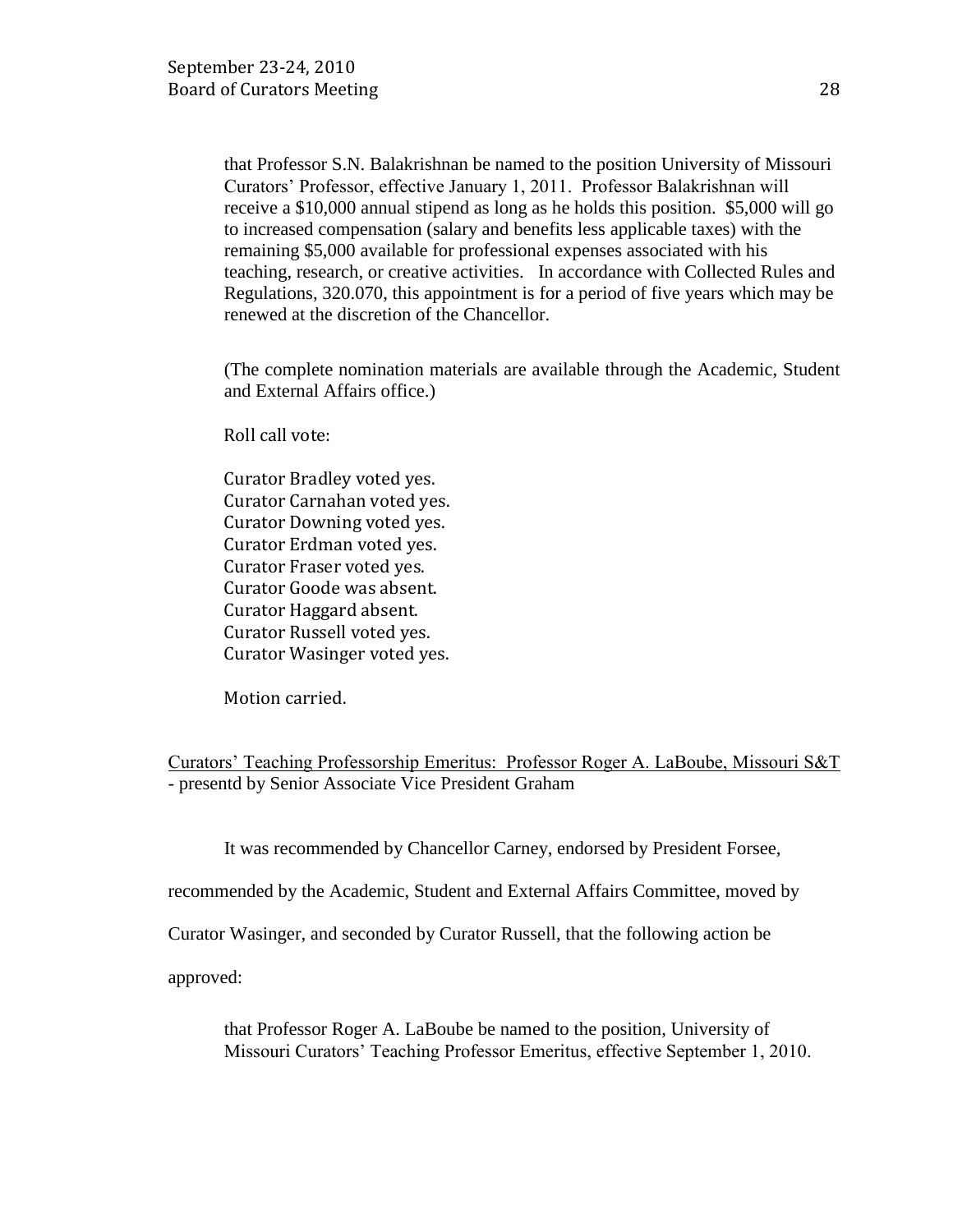(The complete nomination materials are available through the Academic, Student and External Affairs office.)

Roll call vote:

Curator Bradley voted yes. Curator Carnahan voted yes. Curator Downing voted yes. Curator Erdman voted yes. Curator Fraser voted yes. Curator Goode was absent. Curator Haggard was absent. Curator Russell voted yes. Curator Wasinger voted yes.

Motion carried.

Senior Associate Vice President Graham excused himself from the meeting.

<sup>201</sup> Property Purchase, MU – presented by Vice President Krawitz This item has been excluded from the minutes and may be given public notice upon completion of transaction of subject matter.

<sup>197b</sup> Property Lease, Revised, UMSL - presented by Vice President Krawitz This item has been excluded from the minutes and may be given public notice upon completion of transaction of subject matter.

Vice President Krawitz excused herself from the meeting.

Meeting recessed for Compensation and Human Resources Committee meeting in executive session.

# **BOARD OF CURATORS MEETING – EXECUTIVE SESSION**

The executive session of the University of Missouri Board of Curators meeting reconvened at 11:50 A.M., on Friday, September 24, 2010, in Classroom Two of the Discovery Center of Springfield, Missouri, pursuant to public notice given of said meeting. Curator Judith Haggard, Chairwoman of the Board of Curators, presided over the meeting.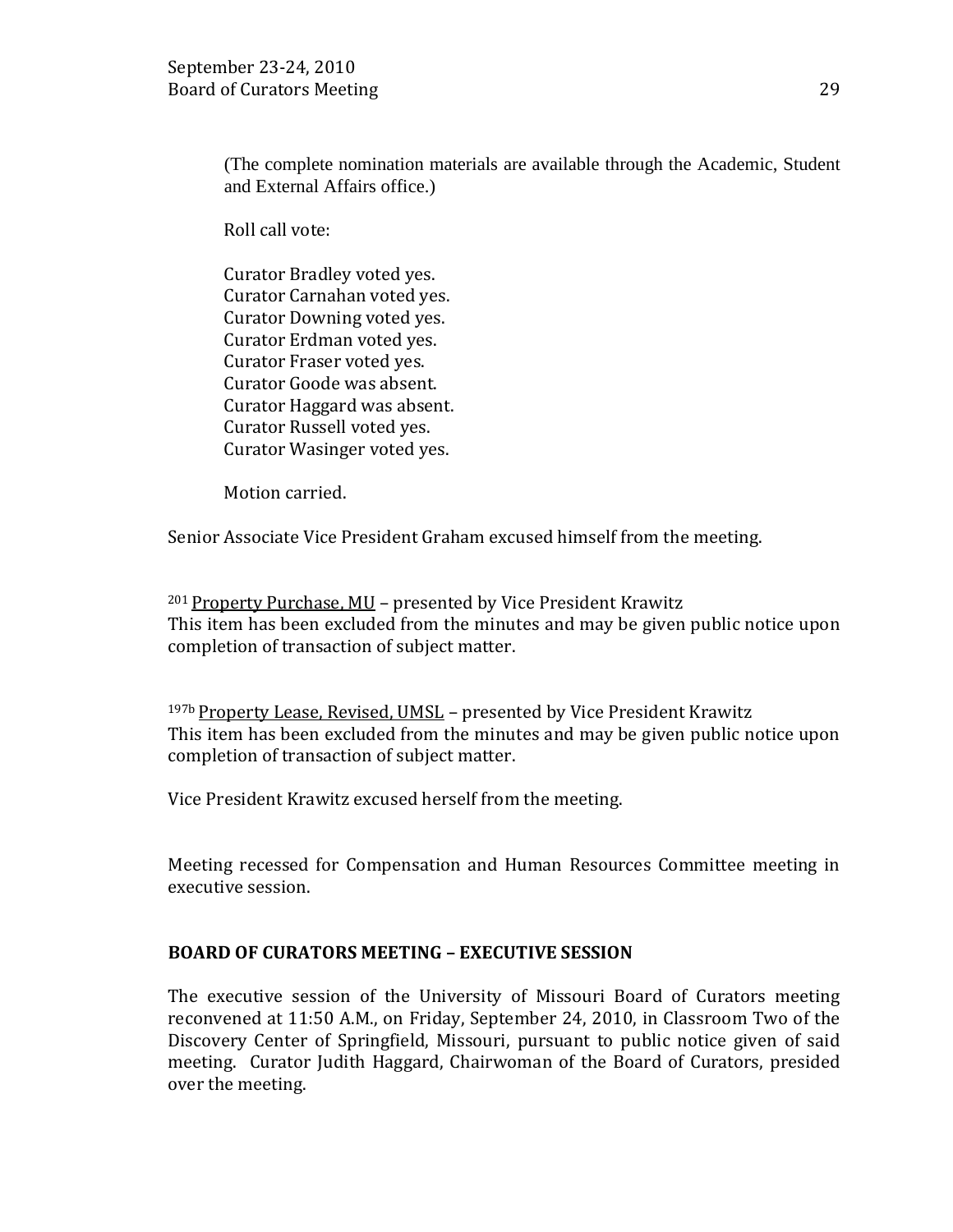President's Report – presented by President Forsee

General Counsel's Report – presented by General Counsel Owens

Litigation Report – presented by General Counsel Owens (report on file in the General Counsel's office.)

# Annual Performance Evaluation, Compensation and Performance Incentive Pay for General Counsel Stephen J. Owens

It was endorsed by the Compensation and Human Resources Committee, moved by Curator Carnahan and seconded by Curator Downing, that based on the review of the performance of General Counsel Stephen J. Owens for the period September 2009 through August 2010, the Board of Curators approves that Stephen J. Owens shall receive a performance incentive payout of \$33,850 for the period ending August 31, 2010.

Roll call vote:

Curator Bradley voted yes. Curator Carnahan voted yes. Curator Downing voted yes. Curator Erdman voted yes. Curator Fraser voted yes. Curator Goode voted yes. Curator Haggard voted yes. Curator Russell voted yes. Curator Wasinger voted yes.

Motion carried.

General Officers' Performance – this was an information item only. No action was taken by the board.

It was moved by Curator Carnahan and seconded by Curator Downing, that

the meeting of the Board of Curators, September 23-24, 2010, shall be adjourned.